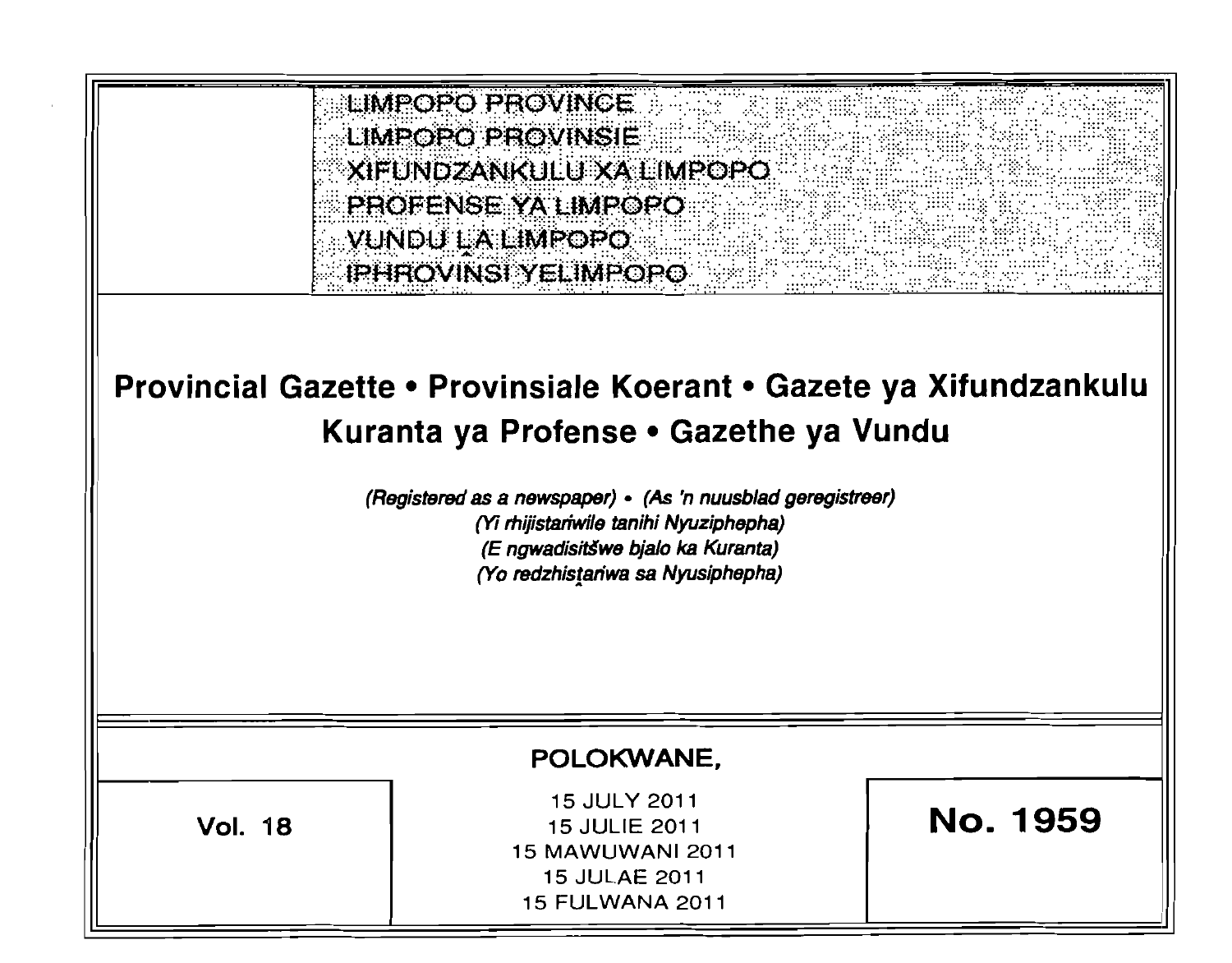#### IMPORTANT NOTICE

The Government Printing Works will not be held responsible for faxed documents not received due to errors on the fax machine or faxes received which are unclear or incomplete. Please be advised that an "OK" slip. received from a fax machine, will not be accepted as proof that documents were received by the GPW for printing. If documents are faxed to the GPW it will be the sender's responsibility to phone and confirm that the documents were received in good order.

Furthermore the Government Printing Works will also not be held responsible for cancellations and amendments which have not been done on original documents received from clients.

| <b>CONTENTS • INHOUD ·</b> |                                                                                                                |             |                |  |  |  |  |
|----------------------------|----------------------------------------------------------------------------------------------------------------|-------------|----------------|--|--|--|--|
| No.                        |                                                                                                                | Page<br>No. | Gazette<br>No. |  |  |  |  |
|                            | <b>GENERAL NOTICES • ALGEMENE KENNISGEWINGS</b>                                                                |             |                |  |  |  |  |
| 164                        | Town-planning and Townships Ordinance (15/1986): Polokwane/Perskebult Amendment Scheme 244                     | 8           | 1959           |  |  |  |  |
| 164                        | Ordonnansie op Dorpsbeplanning en Dorpe (15/1986): Polokwane/Perskebult-wysigingskema 244                      | 8           | 1959           |  |  |  |  |
| 165                        | Town-planning and Townships Ordinance (15/1986): Polokwane/Perskebult Amendment Scheme 245                     | 8           | 1959           |  |  |  |  |
| 165                        |                                                                                                                | 9           | 1959           |  |  |  |  |
| 167                        | Town-planning and Townships Ordinance (15/1986): Establishment of township: Modjadjiskloof Extension 16        | 9           | 1959           |  |  |  |  |
| 167                        | Ordonnansie op Dorpsbeplanning en Dorpe (15/1986): Stigting van dorp: Modiadjiskloof-uitbreiding 16            | 10          | 1959           |  |  |  |  |
| 168                        | Town-planning and Townships Ordinance (15/1986): Establishment of township: Polokwane Extension 121            | 14          | 1959           |  |  |  |  |
| 168                        | Ordonnansie op Dorpsbeplanning en Dorpe (15/1986): Stigting van dorp: Polokwane-uitbreiding 121                | 15          | 1959           |  |  |  |  |
| 169                        |                                                                                                                | 10          | 1959           |  |  |  |  |
| 169                        |                                                                                                                | 10          | 1959           |  |  |  |  |
| 170                        | Town-planning and Townships Ordinance (15/1986): Polokwane/Perskebult Amendment Scheme 248                     | 11          | 1959           |  |  |  |  |
| 170                        | Ordonnansie op Dorpsbeplanning en Dorpe (15/1986): Polokwane/Perskebult-wysigingskema 248                      | 11          | 1959           |  |  |  |  |
| 171                        |                                                                                                                | 12          | 1959           |  |  |  |  |
| 171                        |                                                                                                                | 12          | 1959           |  |  |  |  |
| 172                        | Removal of Restrictions Act (84/1967): Removal of title conditions: Part of Portion 9, Farm Roodepoort 744 LS  | 12          | 1959           |  |  |  |  |
| 172                        | Wet op Opheffing van Beperkings (84/1967): Opheffing van titelvoorwaardes: Gedeelte 9, plaas Roodepoort 744 LS | 13          | 1959           |  |  |  |  |
| 173                        | Development Facilitation Act, 1995 (Establishment of a land development area: Remaining Extent of the farm     | 16          | 1959           |  |  |  |  |
| 173                        | Wet op Ontwikkelingsfasilitering, 1995: Vestiging van 'n grondontwikkelingsgebied: Resterende Gedeelte van die |             |                |  |  |  |  |
|                            |                                                                                                                | 18          | 1959           |  |  |  |  |
| 174                        |                                                                                                                | 13          | 1959           |  |  |  |  |
| 174                        |                                                                                                                | 13          | 1959           |  |  |  |  |
|                            | LOCAL AUTHORITY NOTICES . PLAASLIKE BESTUURSKENNISGEWINGS                                                      |             |                |  |  |  |  |
| 252                        | Town-planning and Townships Ordinance (15/1986);:Bela Bela Municipality: Bela Bela Amendment Scheme 45/08.     | 20          | 1959           |  |  |  |  |
| 253                        | Local Government Ordinance (17/1939): Greater Giyani Municipality: Closure and alienation: Parts of unnamed    | 20          | 1959           |  |  |  |  |
| 253                        | Ordonnansie op Plaaslike Bestuur (17/1939): Groter Giyani Munisipaliteit: Sluiting en vervreemding: Dele van   | 20          | 1959           |  |  |  |  |
|                            |                                                                                                                |             |                |  |  |  |  |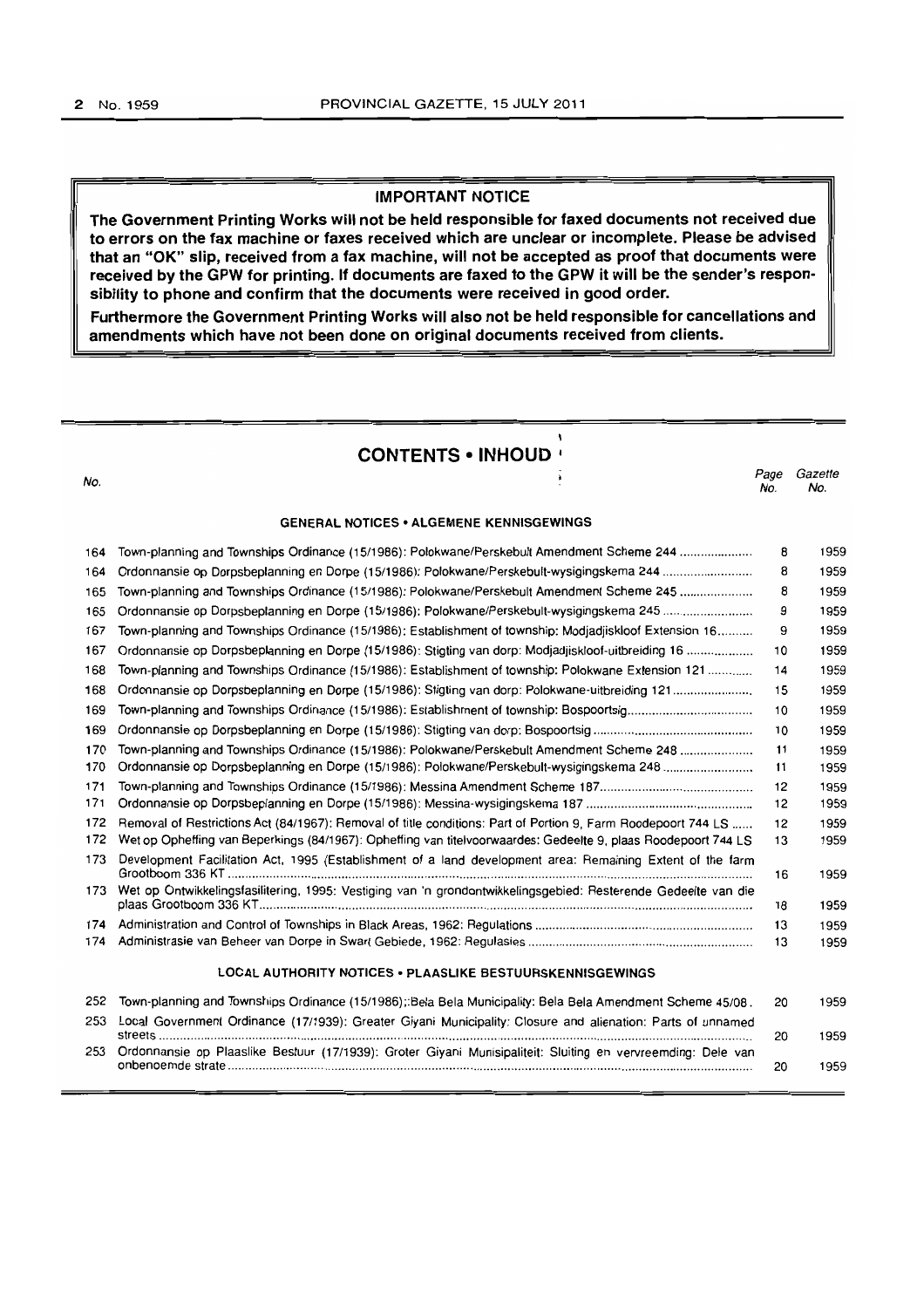| <b>IMPORTANT NOTICE</b>                                                                                                                                               |  |  |  |  |  |
|-----------------------------------------------------------------------------------------------------------------------------------------------------------------------|--|--|--|--|--|
| The                                                                                                                                                                   |  |  |  |  |  |
| <b>Limpopo Provincial Gazette Function</b>                                                                                                                            |  |  |  |  |  |
| will be transferred to the                                                                                                                                            |  |  |  |  |  |
| <b>Government Printer</b> in Pretoria                                                                                                                                 |  |  |  |  |  |
| as from 1 November 2004                                                                                                                                               |  |  |  |  |  |
|                                                                                                                                                                       |  |  |  |  |  |
| <b>NEW PARTICULARS ARE AS FOLLOWS:</b>                                                                                                                                |  |  |  |  |  |
| <b>Physical address:</b><br>Postal address:                                                                                                                           |  |  |  |  |  |
| <b>Government Printing Works</b><br>Private Bag X85<br>149 Bosman Street<br>Pretoria<br>Pretoria<br>0001                                                              |  |  |  |  |  |
| New contact persons: Louise Fourie Tel.: (012) 334-4686<br>Mrs H. Wolmarans Tel.: (012) 334-4591                                                                      |  |  |  |  |  |
| Fax number: (012) 323-8805                                                                                                                                            |  |  |  |  |  |
| E-mail address: hester.wolmarans@gpw.gov.za<br>louise.fourie@gpw.gov.za                                                                                               |  |  |  |  |  |
| Contact person for subscribers:                                                                                                                                       |  |  |  |  |  |
| Mrs J. Wehmeyer Tel.: (012) 334-4753<br>Fax.: (012) 323-9574                                                                                                          |  |  |  |  |  |
| This phase-in period is to commence from 15 October 2004 (suggest date of advert)<br>and notice comes into operation as from 1 November 2004.                         |  |  |  |  |  |
| Subscribers and all other stakeholders are advised to send their advertisements<br>directly to the Government Printing Works, two weeks before the 1st November 2004. |  |  |  |  |  |
| In future, adverts have to be paid in advance<br>before being published in the Gazette.                                                                               |  |  |  |  |  |
| <b>Advertising Manager</b>                                                                                                                                            |  |  |  |  |  |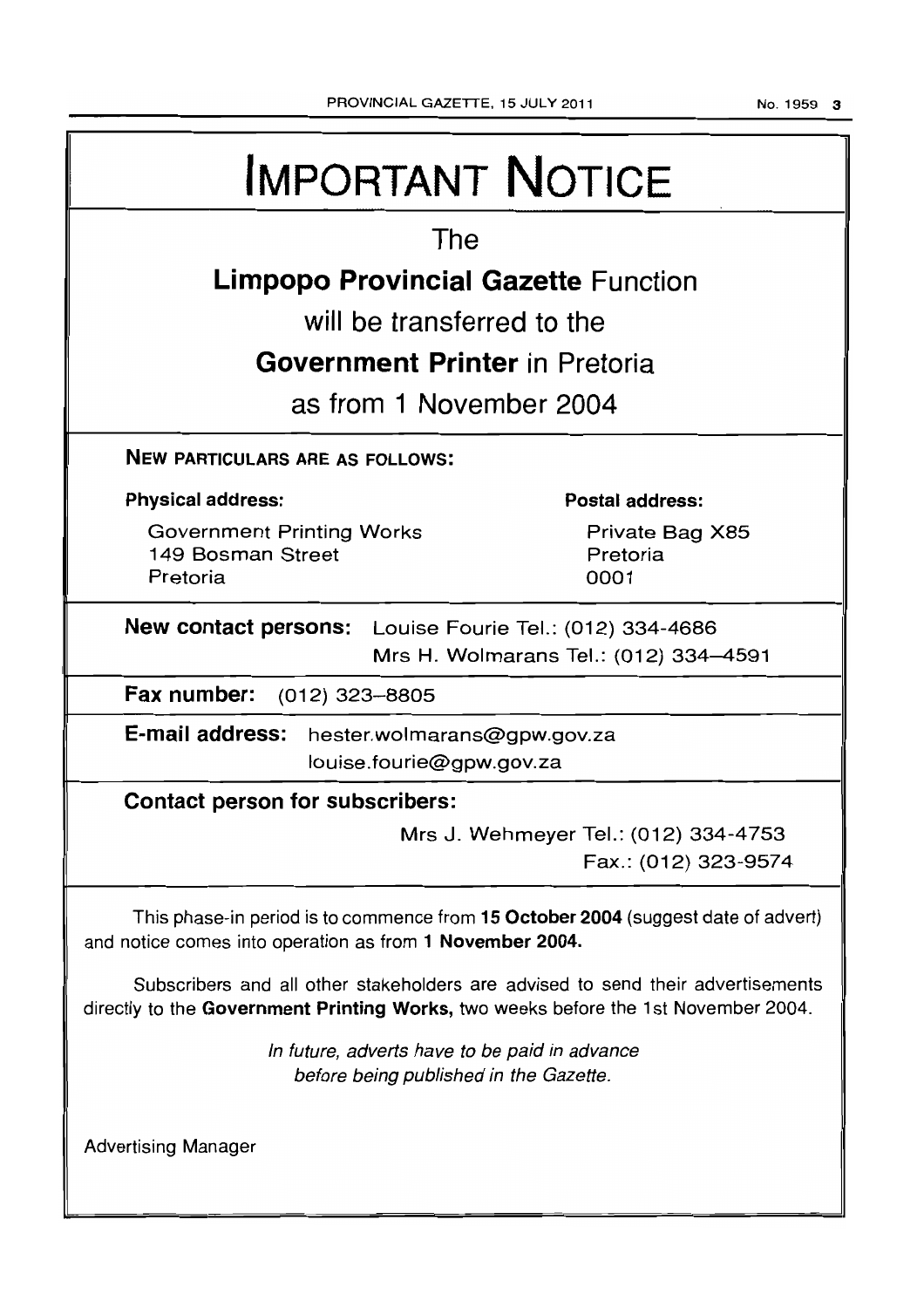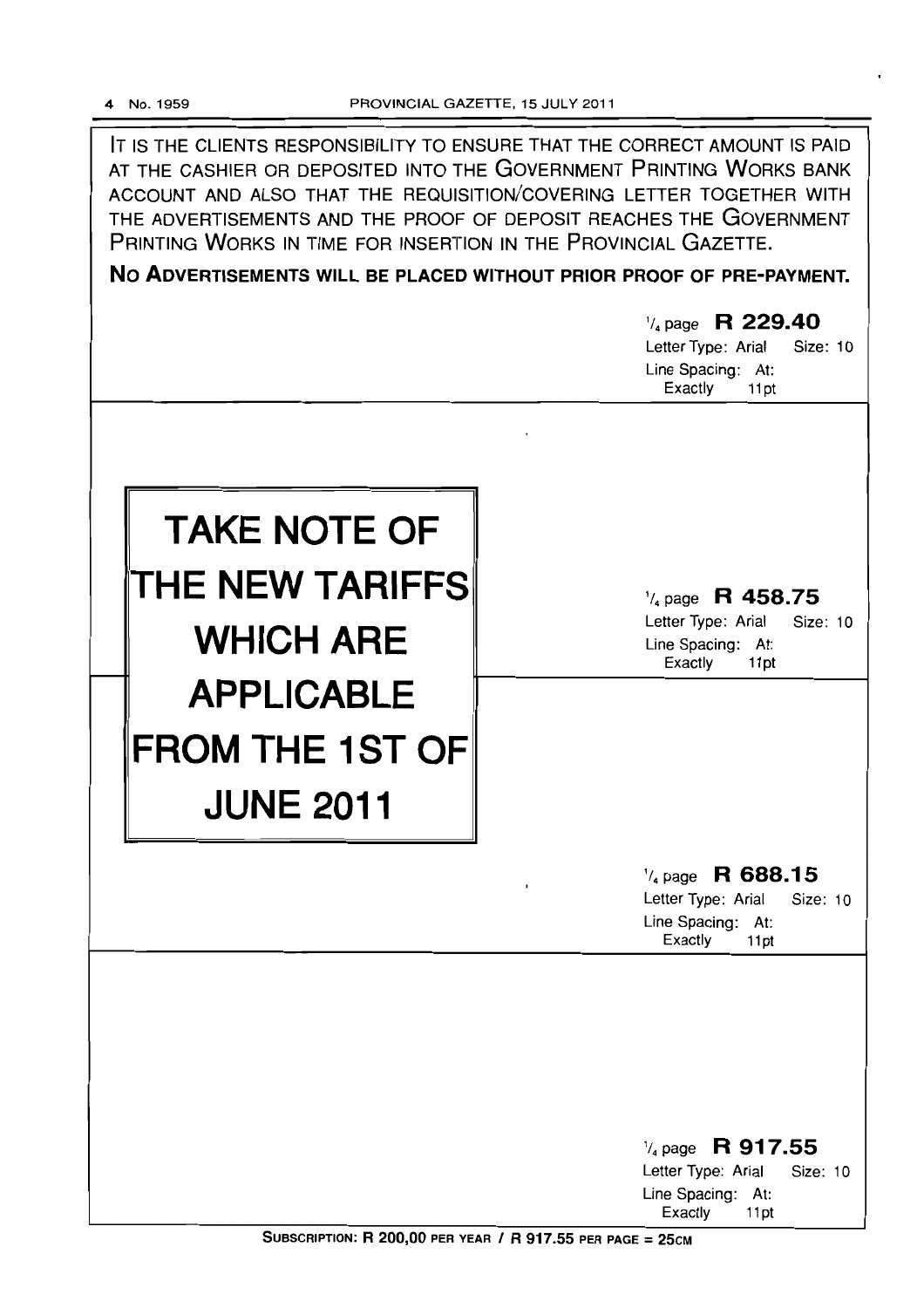PROVINCIAL GAZETTE, 15 JULY 2011 No. 1959 5



# **CONDITIONS FOR PUBLICATION OF NOTICES**

# **CLOSING TIMES FOR THE ACCEPTANCE OF NOTICES**

- 1. (1) The Limpopo Province Provincial Gazette is published every week on Friday, and the closing time for the acceptance of notices which have to appear in the Limpopo Province Provincial Gazette on any particular Friday, is **15:00 two weeks prior to the publication date.** Should any Friday coincide with a public holiday, the publication date remains unchanged. However, the closing date for acceptance of advertisements moves backwards accordingly, in order to allow tor ten working days prior to the publication date.
	- (2) The date for the publication of a **separate** Limpopo Province Provincial Gazette is negotiable.
- 2. (1) Copy of notices received **after closing time** will be held over for publication in the next Limpopo Province Provincial Gazette.
	- (2) Amendment or changes in copy of notices cannot be undertaken unless instructions are received **before 10:00 on Thursdays.**
	- (3) Copy of notices for publication or amendments of original copy can not be accepted over the telephone and must be brought about by letter, by fax or by hand. The Government Printer will not be liable for any amendments done erroneously.
	- (4) In the case of cancellations a refund of the cost of a notice will be considered only if the instruction to cancel has been received on or before the stipulated closing time as indicated in paragraph 2 (2).

# **ApPROVAL OF NOTICES**

3. In the event where a cheque, submitted by an advertiser to the Government Printer as payment, is dishonoured, then the Government Printer reserves the right to refuse such client further access to the Limpopo Province Provincial Gazette untill any outstanding debts to the Government Printer is settled in full.

# **THE GOVERNMENT PRINTER INDEMNIFIED AGAINST LIABILITY**

- 4. The Government Printer will assume no liability in respect *01-*
	- (1) any delay in the publication of a notice or publication of such notice on any date other than that stipulated by the advertiser;
	- (2) erroneous classification of a notice, or the placement of such notice in any section or under any heading other than the section or heading stipulated by the advertiser;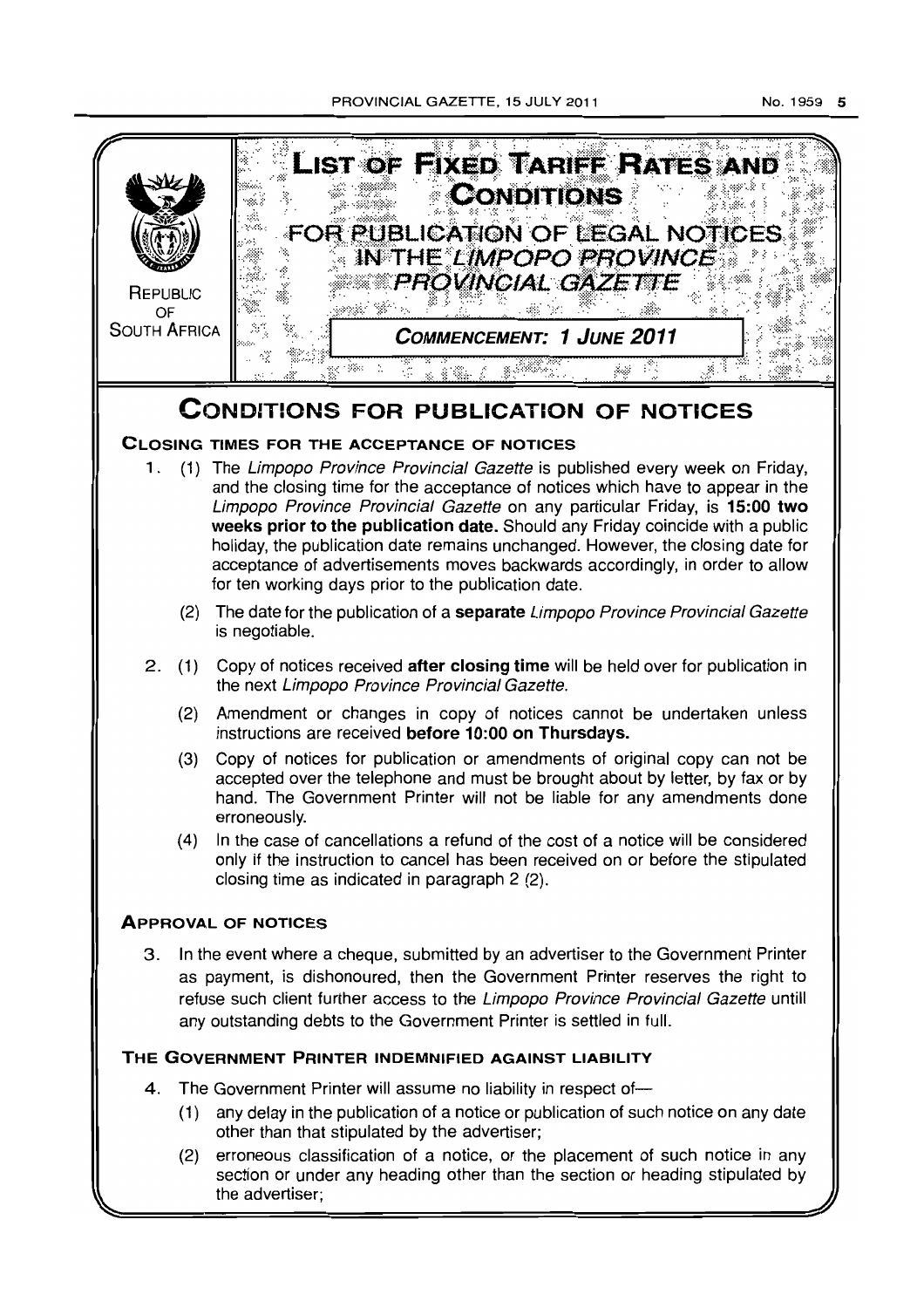$\sqrt{r}$  . The set of the set of the set of the set of the set of the set of the set of the set of the set of the set of the set of the set of the set of the set of the set of the set of the set of the set of the set of th (3) any editing, revision, omission, typographical errors or errors resulting from faint or indistinct copy.

# LIABILITY OF ADVERTISER

5. Advertisers will be held liable for any compensation and costs arising from any action which may be instituted against the Government Printer in consequence of the publication of any notice.

# **COPY**

- 6. Copy of notices must be typed on one side of the paper only and may not constitute part of any covering letter or document.
- 7. At the top of any copy, and set well apart from the notice, the following must be stated:

Where applicable

- (1) The heading under which the notice is to appear.
- (2) The cost of publication applicable to the notice, in accordance with the "Word Count Table".

# PAYMENT OF COST

- 9. With effect from 1 NOVEMBER 2004 no notice will be accepted for publication unless the cost of the insertion(s) is prepaid in CASH or by CHEQUE or POSTAL ORDERS. It can be arranged that money can be paid into the banking account of the Government Printer, in which case the deposit slip accompanies the advertisement before publication thereof.
- 10. (1) The cost of a notice must be calculated by the advertiser in accordance with the word count table.
	- (2) Where there is any doubt about the cost of publication of a notice, and in the case of copy, an enquiry, accompanied by the relevant copy, should be addressed to the Advertising Section, Government Printing Works, Private Bag X85, Pretoria, 0001 [Fax: (012) 323-8805], before publication.
- 11. Overpayment resulting from miscalculation on the part of the advertiser of the cost of publication of a notice will not be refunded, unless the advertiser furnishes adequate reasons why such miscalculation occurred. In the event of underpayments, the difference will be recovered from the advertiser, and the notice(s} will not be published until such time as the full cost of such publication has been duly paid in cash or by cheque or postal orders, or into the banking account.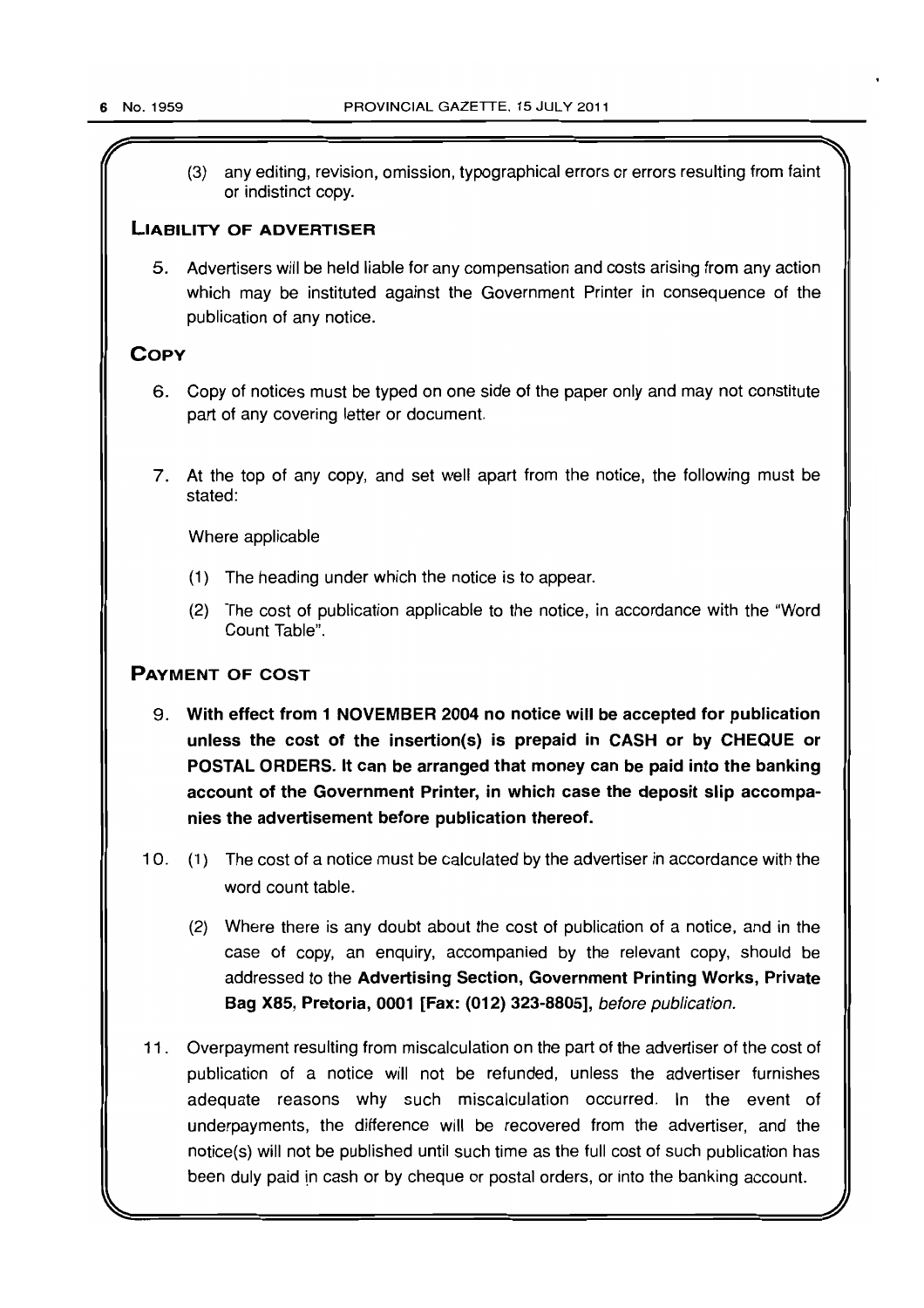- 12. In the event of a notice being cancelled, a refund will be made only if no cost regarding the placing of the notice has been incurred by the Government Printing Works.
- 13. The Government Printer reserves the right to levy an additional charge in cases where notices, the cost of which has been calculated in accordance with the Word Count Table, are subsequently found to be excessively lengthy or to contain overmuch or complicated tabulation.

# PROOF OF PUBLICATION

14. Copies of the Limpopo Province Provincial Gazette which may be required as proof of publication, may be ordered from the Government Printer at the ruling price. The Government Printer will assume no liability for any failure to post such Limpopo Province Provincial Gazette(s) or for any delay in despatching it/them.

# **GOVERNMENT PRINTERS BANK ACCOUNT PARTICULARS**

Bank:

ABSA

BOSMAN STREET

Account No.: 4057114016

Branch code: 632005

Reference No.: 00000049

Fax No.: (012) 323 8805

# Enquiries:

| Mrs. L. Fourie    | Tel.: (012) 334-4686 |
|-------------------|----------------------|
| Mrs. H. Wolmarans | Tel.: (012) 334-4591 |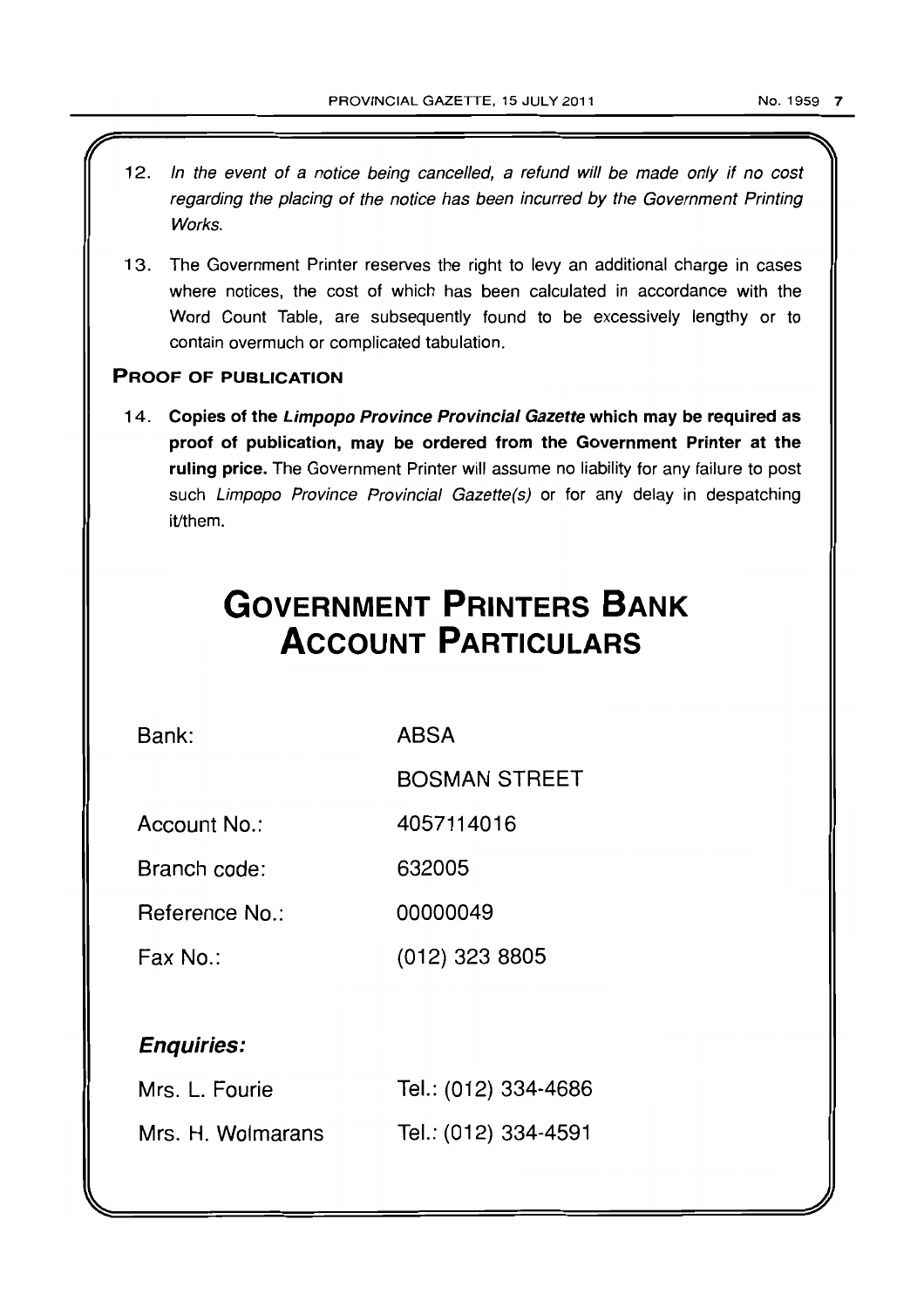# **GENERAL NOTICES • ALGEMENE KENNISGEWINGS**

# **GENERAL NOTICE 164 OF 2011**

#### **POLOKWANEIPERSKEBULT AMENDMENT SCHEME 244**

NOTICE OF APPLICATION FOR THE AMENDMENT OF THE POLOKWANE/PERSKEBULT TOWN-PLANNING SCHEME, 2007, IN TERMS OF SECTION 56 (1) (b) (i) OF THE TOWN-PLANNING AND TOWNSHIPS ORDINANCE, 1986 (ORDINANCE No. 15 OF 1986)

We, Tshiongolwe Development Planning Consultants being the authorized agent of the owners of the Erf mentioned below. hereby give notice in terms of section 56 (1) (b) (i) of the Town-planning and Townships Ordinance, 1986 (Ordinance 15 of 1986) that we have applied to the Polokwane MuniCipality, for the amendment of the town-planning scheme known as the Polokwane/Perskebult Town-planning Scheme 2007, in so far as the rezoning of Portion 2 of Erf 751. 75 Burger Street. from "Residential 1 ~ to "Business 4".

Particulars of the application will lie for inspection during normal office hours at the office of the Manager: Spatial Planning and Land Use Management. First Floor, Civic Centre, Landros Mare Street, Polokwane. for a period of 28 days from 08 July 2011.

Objections to or representations in respect of the application must be lodged with or made in writing to the Municipal Manager, at the above address or at P.O. Box 111, Polokwane, 0700. within a period of 28 days.

Address of Agent: Tshiongolwe Development Planning Consultants, 7b Bodenstein, Polokwane, 0700. Tel: (015) 291-2232.

I **• •** 

# **ALGEMENE KENNISGEWING 164 VAN 2011**

# **POLOKWANEIPERSKEBULT·WYSIGINGSKEMA 244**

KENNISGEWING VAN DIE AANSOEK OM WYSIGING VAN DIE POLOKWANE/PERSKEBULT-DORPSBEPLANNINGSKEMA. 2007, INGEVOLGE ARTIKEL 56 (1) (b) (i) VAN DIE ORDONNANSIE OP DORPSBEPLANNING EN DORPE, 1986 (ORDON-NANSIE No. 15 VAN 1986)

Ons, Tshiongolwe Development Planning Consultants, synde die gemagtigde agente van die eienaar van die ondergenoemde erf. gee hiermee ingevolge artikel 56 (1) (b) (i) van die Ordonnansie op Dorpsbeplanning en Dorpe, 1986 (Ordonnansie 15 van 1986) kennis dat ons by die Polokwane Munisipaliteit aansoek gedoen het om die wysiging van die Dorpsbeplanningskema bekend as die Polokwane/Perskebult Dorpsbeplanningskema, 2007, deur die hersonering van die Gedeelte 2 van Erf 751, 75 Burgerstraat, vanal "Residensieel 1" na "Besigheid 4".

Besonderhede van die aansoek lê ter insae gedurende kantoorure by die kantoor van die bestuurder: Ruimtelike Beplanning en Grondgebruiksbestuurder, Eerste Vloer, Burgersentrum, Landros Marestraat, Polokwane, vir 'n tydperk van 28 dae vanaf 08 Julie 2011.

Besware teen of vertoë ten opsigte van die aansoek moet binne 'n tydperk van 28 dae vanaf 08 Julie 2011, skriftelik by of tot die Munisipale Bestuurder by bovermelde adres of by Posbus 111, Polokwane, 0700, ingedien of gerig word.

Adres van agent: Tshiongolwe Development Services Consultants, 7B Bodenstein. Polokwane. 0700. Tel: (015) 291·2232.

08-15

# **GENERAL NOTICE 165 OF 2011**

#### **POLOKWANEIPERSKEBULT AMENDMENT SCHEME,2007**

#### **AMENDMENT SCHEME 245**

I. Timothy Tshilidzi Mudzielwana of Fulwana Planning Consultants, being the authorized agent of the registered owners, hereby give notice in terms of section 56 (1) (b) (i) of the Townships and Town-planning Ordinance (Ordinance 15 of 1986), that I made an application to the Polokwane Local Municipality for the amendment of the town-planning scheme, known as the Polokwane/ Perskebult Town-planning Scheme, 2007, by rezoning of Portion 23 of Erf 6470, Pietersburg Extension 11 Township. Registration Division L.S., Limpopo Province, situated at 356 Suid Street, from "Residential 1" to "Special" for Overnight Accommodation with conditions outlined on Annexure 101.

The conditions are as follows: That the property be used for Overnight Accommodation, a conference facility of maximum of 50  $m^2$  be permissible, a restaurant of maximum 100  $m^2$  for residents be allowed, a bar of maximum of 40  $m^2$  for residents be permissible, coverage of 80% be permissible, 1 dust free parking per bedroom suite be permissible, 6/100 m<sup>2</sup> GLFA parking for visitors be permissible.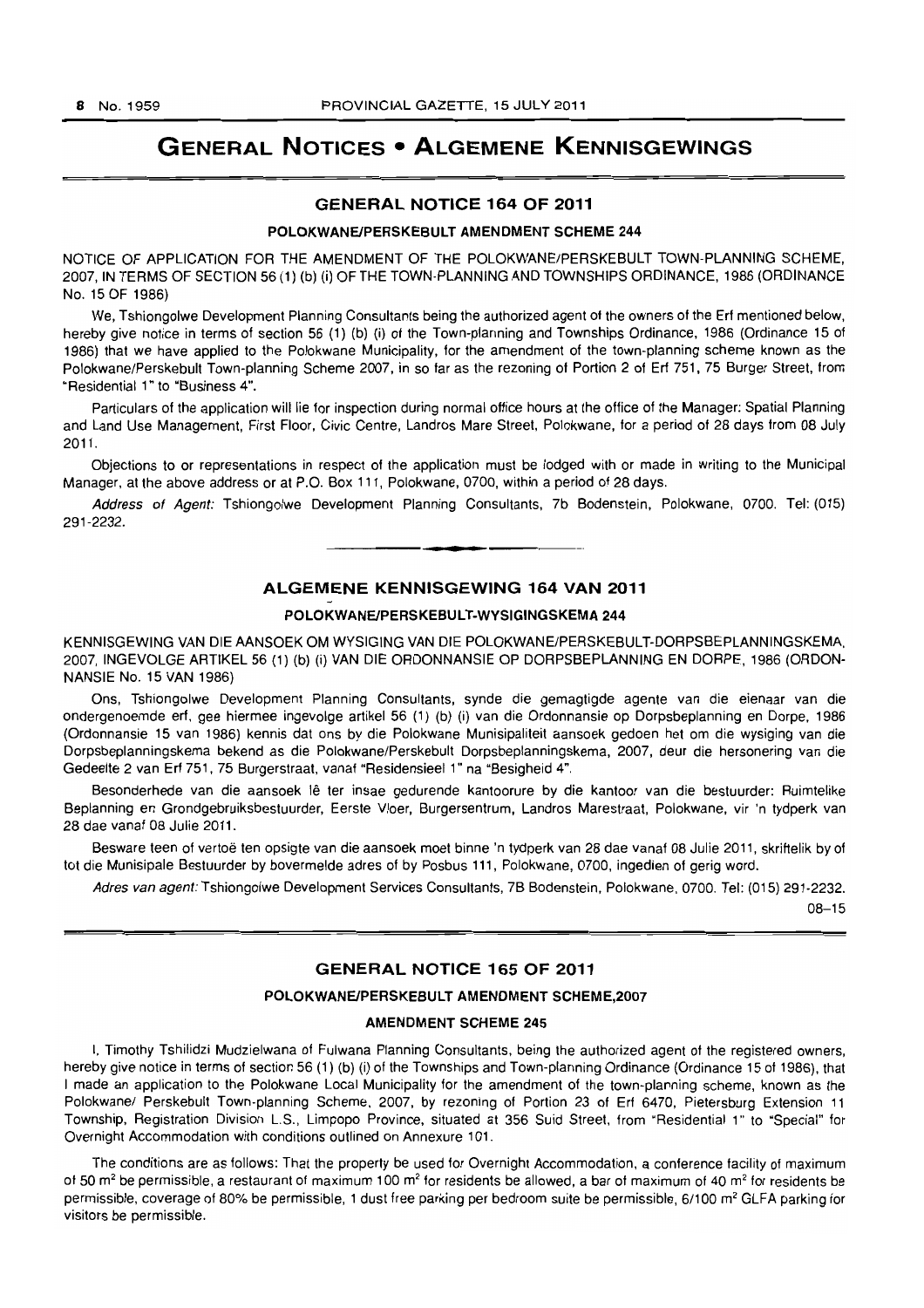Particulars of the application will be available for inspection, during normal office hours at the office of the Manager Planning: Directorate Planning and Development, First Floor, West Wing, Civic Centre, Landros Maré Street, Polokwane, for a period of 28 days from the 7th of July 2011.

Objections against or representations in respect of the application shall be made within a period 01 28 days from the 7th of July 2011 in writing, handed or addressed to Manager Planning: Directorate Planning and Development, First Floor, West Wing, Civic Centre, Landros Maré Street, Polokwane, or Box 111, Polokwane, 0700.

Address of the agent: Fulwana Planning Consultants, 91 Hans van Rensburg Street, Polokwane, 0700. Tel: (015) 297-6060. Fax: 086 663 5119/(015) 297-4040. Cell: 072 426 6537.

#### **ALGEMENE KENNISGEWING 165 VAN 2011**

**• •** 

### **POLOKWANEIPERSKEBULT-STADSBEPLANNINGSKEMA,2007**

#### **WYSIGINGSKEMA** 245

Ek, Timothy Tshilidzi Mudzielwana van die firma Fulwana Planning Consultants, gee hiermee kennis vir die aansoek vir hersonering in terme van artikel 56 (1) (b) (i) van die Dorpsbeplaning en Dorpe Ordonnansie (Ordonnansie 15 van 1986), van Gedeelte 23 van Erf 6470, Pietersburg-uitbreiding 11, Registrasieafdeling LS., Limpopo Provinsie, by Suidstraat 356, vanaf "Residensieel 1" na ·Spesiaal" vir Oornag Akkommodasie met voorwaardes soos verval in Bylae 101.

Die voorwaardes is as volg: Oat die eiendom gebruik word vir Oornag Akkommodasie, 'n konferensie fasiliteit van maksimum 50 m<sup>2</sup> toelaatbaar, 'n restaurant van maksimum 100 m<sup>2</sup> vir die gaste toelaatbaar, 'n kroeg van maksimum 40 m<sup>2</sup> vir die gaste toelaatbaar, maksimum dekking van 80%, 1 stofvrye parkeer area per slaapkamer eenheid en 6 pakreerplekke per 100 m<sup>2</sup> bruto verhuurbare vloer oppervlak vir gaste.

Planne en besonderhede van die aansoek Iê ter insae gedurende normale kantoorure by die kantoor van die Stadsbeplanner, Eerste Vloer, Kamer 125, Burgersentrum, Polokwane Munisipaliteit, vir 'n typerk van 28 dae vanaf 7 JUlie 2011.

Besware en/of kommentare teen/rakende die aansoek moet skriftelik tot die Munisipale Bestuurder by bogenoemde adres of by Posbus 111, Polokwane, 0700, binne 'n tydperk van 28 dae vanaf 7 Julie 2011.

Adres van die applikant: Fulwana Planning Consultants, P.O. Box 55980, Polokwane, 0700. Tel: (015) 297-6060. Faks: 086 663 5119/(015) 297-4040. Sel: 072 426 6537.

 $8 - 15$ 

# **GENERAL NOTICE 167 OF 2011**

# **GREATER LETABA** MUNICIPALITY

#### NOTICE OF APPLICATION FOR ESTABLISHMENT OF TOWNSHIP

Khosa Development Specialists (The Land Development Applicant), hereby gives notice in terms of section 96 (1) of the Town-planning and Townships Ordinance, 1986 (Ordinance 15 ot 1986), that has lodged an application to establish the township referred to in the Annexure hereto.

Particulars of the application will lie for inspection during normal office of the Manager: Spatial Planning and Land Use Management, Greater Letaba Municipality, Botha Street, Civic Centre, Modjadjiskloof, tor a period of 28 days from 15 July 2011.

Objections to or representations in respect of the application must be lodged with or made in writing and in duplicate to the Municipal Manager at the above address or at PO Box 36, Modjadjiskloof, 0835, within a period of 28 days from 15 July 2011.

#### **ANNEXURE**

## Name of the township: Modjadjiskloof Extension 16.

Full name of the applicant: Khosa Development Specialists.

Number of Erven in the proposed township (land use rights to be controlled under Greater Letaba Land Use Management Scheme 2008):

"Residential 1" (192 Erven of 18.04 ha in extent).

"Special" (01 Erf of  $\pm$  0.53 ha in extent for the purpose of a Lodge).

"Municipal" (01 Erf ± 0.71 in Extent for the purpose of Community Hall) and

"Public Open Space" (09 Erven of ± 7.56 ha in extent).

Description of the land on which township is to be established: Portion 15 of the Farm Vrystaat 437 LT, Limpopo Province. Situation of proposed township: The proposed township is situated approximately 3 km north of the Modjadjiskloof CBD. Name of applicant: Khosa Development Specialists.

Address: PO Box 727, Bendor Park, 0713. Tel: (015) 297-5433. Fax: 0866007119.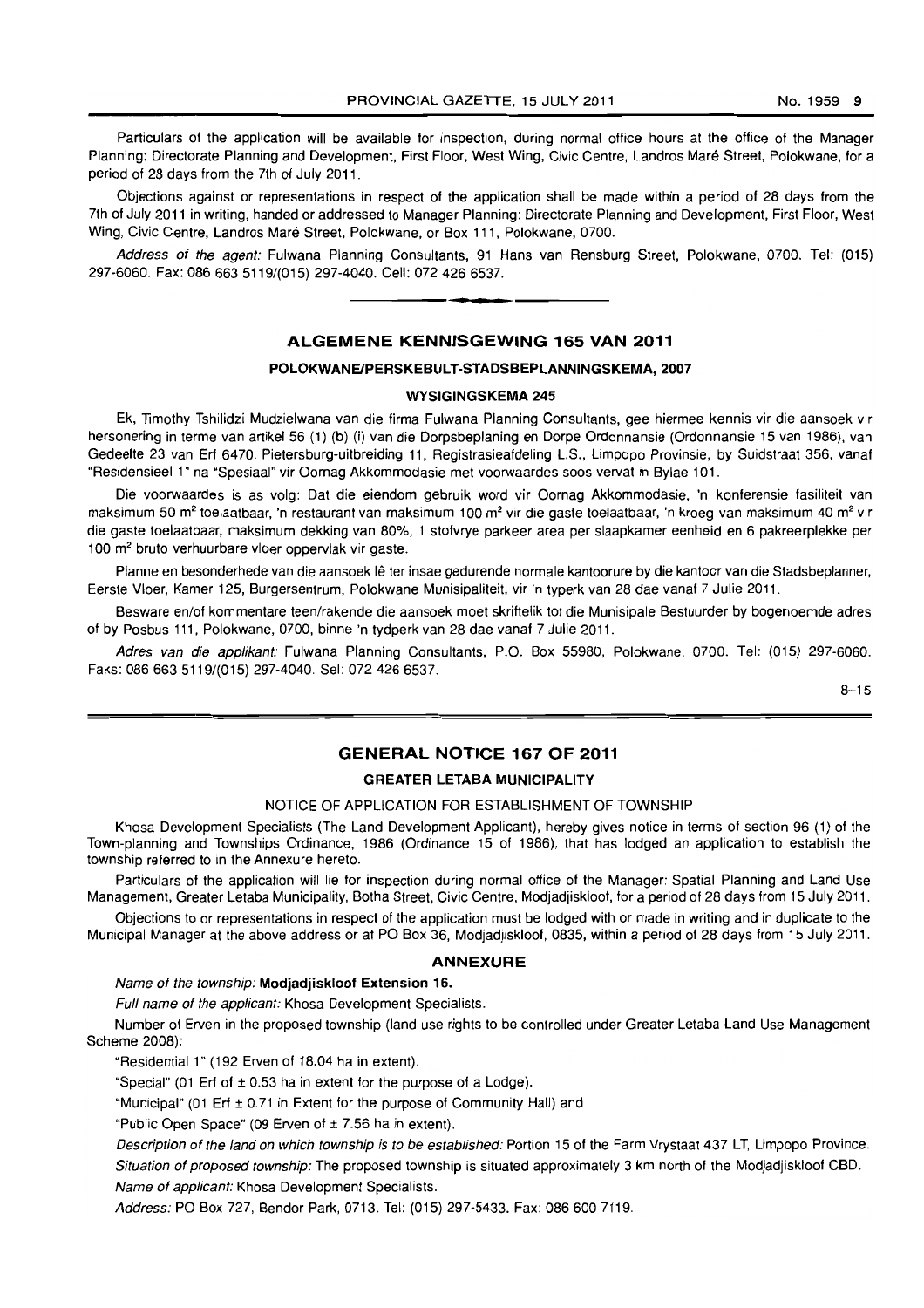#### ALGEMENE KENNISGEWING 167 VAN 2011

# GROTER LETABA MUNISIPALITEIT

#### KENNISGEWING VAN AANSOEK OM STIGTING VAN DORP

Khosa Development Specialists, gee hiermee ingevolge artikel 96 (1) van die Ordonnansie op Dorpsbeplanning en Dorpe, 1986 (Ordonnansie 15 van 1986), dat het 'n aansoek geloods kennis dat 'n aansoek om die dorp in die Bylae hierby genoem.

Besonderhede van die aansoek Ie ter insae gedurende gewone kantoorure by die kantoor van die Bestuurder: Ruimtelike Beplanning en Grondgebruiksbeheer, Groter letaba Munisipaliteit, Bothastraat, Westelike Vleuel, Burgersentrum, Modjadjiskloof, vir 'n tydperk van 28 dae vanaf 15 Julie 2011.

Besware teen of vertoë ten opsigte van die aansoek moet binne 'n tydperk van 28 dae vanaf 15 Julie 2011, skriftelik en in tweevoud by of tot die Munisipale Bestuurder by bovermelde adres of by Posbus 36, Modjadjiskloof, 0835, ingedien of gerig word.

#### BYLAE

Naam van die dorp: Modjadjiskloof Extension 16.

Volle naam van die aansoeker: Khosa Development Specialists.

Aantal erwe in voorgestelde dorp (grondgebruiksregte om beheer te word onder Groter Letaba-dorpsbeplannings Skema, 2008):

"Residensieel 1" (192 Erwe van 18.04 ha groat).

"Spesiaal" (01 Erf van ± 0.63 ha groot).

"Munisipaal" (01 Erf  $\pm$  0.71 ha groot) en

"Public Oopruimte" (09 Erf van ± 7.56 ha eenhede).

Beskrywing van grond waarop dorp gestig staan te word: Gedeelte 15 van die plaas Vrystaat 437 LT, Limpopo Provinsie. Ligging van voorgestelde dorp: Die dorp is ongeveer 3 km noord van die Modjadjiskloof SBG.

Naam van applikant: Khosa Development Specialists.

Adres: Posbus 727, Bendor Park, 0713. Tel: (015) 297-5433. Faks: 086 600 7119.

15-22

# GENERAL NOTICE 169 OF 2011

#### NOTICE OF APPLICATION FOR ESTABLISHMENT OF A TOWNSHIP

The Bela-Bela Municipality, hereby gives notice in terms of section 69 (6) (a) of the Town-planning and Townships Ordinance, 1986 (Ordinance 15 of 1986), that township referred to in the Annexure hereto, has been received by it.

Particulars of the application will lie for inspection during normal office hours at the office of the Head Administration, Municipal Offices, Chris Hani Street, Bela-Bela, for a period of 28 days from 15 July 2011.

Objections to or representations in respect of the application must be lodged with or made in writing and in duplicate to the Head of Administration at the above address or at Private Bag X1609, Bela-Bela, within a period of 28 days from 15 July 2011.

#### ANNEXURE

Name of township: Bospoortsig.

Full name of applicant: Bur Lanka Boerdery.

Number of erven in proposed township: Residential 1: 4, Road: 1:

Description of land on which township is to be established: Portion 70 of the Farm Bospoort 450 K.R., Bela-Bela, Limpopo Province.

Location of proposed township: North of Bela-Bela.

Remarks: Proposed Township will be a Private Township.

# ALGEMENE KENNISGEWING 169 VAN 2011

**•** 

KENNISGEWING VAN AANSOEK OM STIGTING VAN DORP

Die Bela-Bela Munisipaliteit, gee hiermee ingevolge artikel 69 (6) (a) *van* die Ordonnansie op Dorpsbeplanning en Dorpe, 1986 (Ordonnansie 15 *van* 1986), kennis dat 'n aansoek om die dorp in die Bylae hierby genoem, te stig deur hom ontvang is.

Besonderhede van die aansoek lê ter insae gedurende gewone kantoorure by die kantoor van die Hoof Administrasie, Munisipale Kantore, Chris Hanistraat, Bela-Bela, vir 'n tydperk van 28 dae vanaf 15 Julie 2011.

Besware teen of vertoë ten opsigte van die aansoek moet binne 'n tydperk van 28 dae vanaf 15 Julie 2011, skriftelik en in tweevoud by of tot die Hoof Administrasie by bovermelde adres of by Privaatsak X1609, Bela-Bela (posadres), ingedien of gerig word.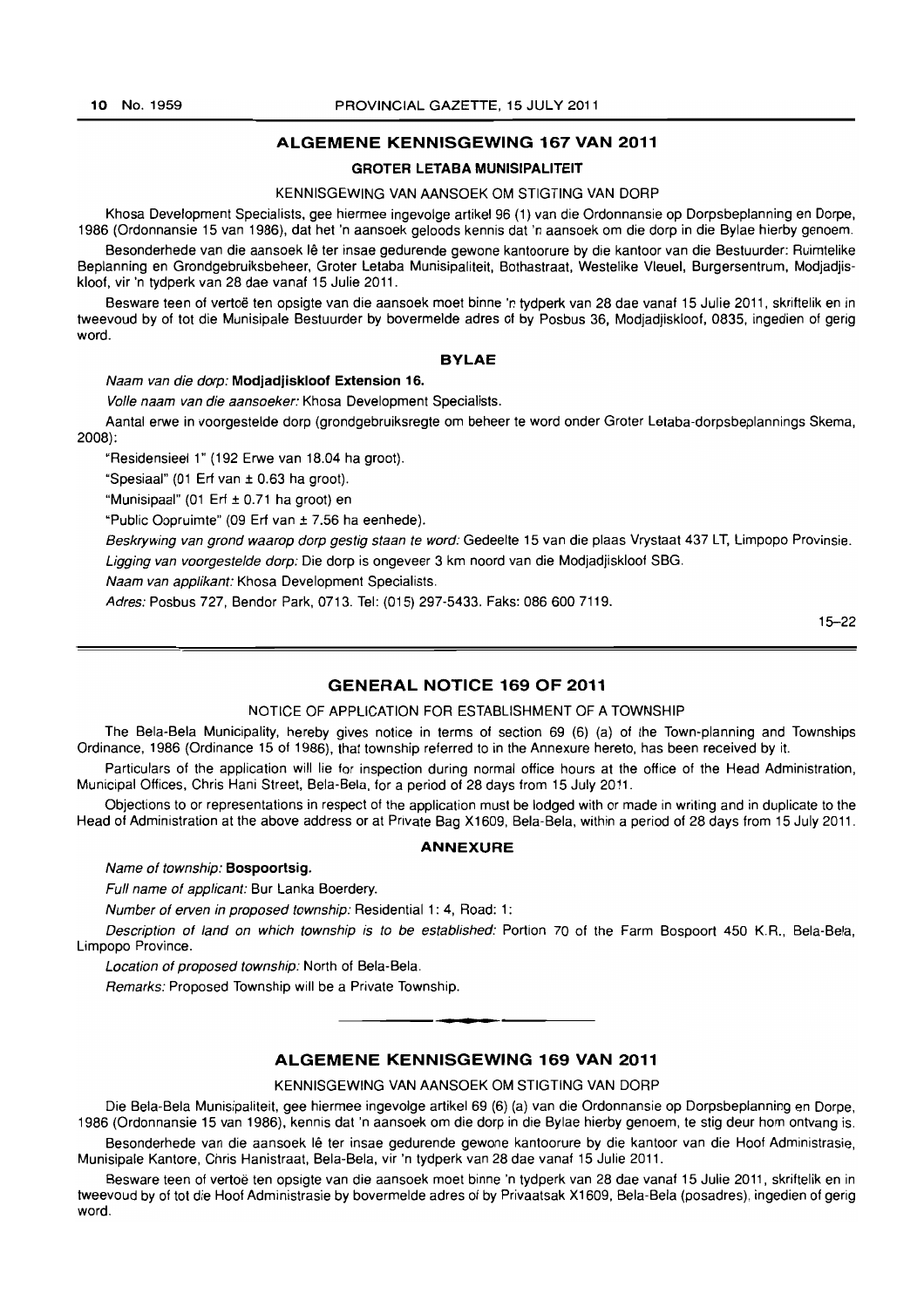#### **BYLAE**

Naam van dorp: **Bospoortsig.** 

Vofle naam van aansoeker: Bur Lanka Boerdery.

Aantal erwe in voorgestelde dorp: Residensieel 1: 4, Pad: 1.

Beskrywing van grond waarop dorp gestig staan te word: Gedeelte 70 van die plaas Bospoort 450 K.R., Bela-Bela, Limpopo Provinsie.

Ligging van voorgestelde dorp: Noord van Bela-Bela.

Opmerkings: Voorgestelde dorp sal 'n privaat dorp wees.

15-22

### **GENERAL NOTICE 170 OF 2011**

# **POLOKWANEIPERSKEBULT AMENDMENT SCHEME 248**

NOTICE OF APPLICATION FOR THE AMENDMENT OF THE POLOKWANE/PERSKEBULT TOWN-PLANNING SCHEME, 2007, IN TERMS OF SECTION 56 (1) (b) (i) OF THE TOWN-PLANNING AND TOWNSHIPS ORDINANCE, 1986 (ORDINANCE No. 15 OF 1986)

I, Isaiah Madisha of Mavona and Associates Development Consultants, being the authorized agent of the owner of the erven mentioned below, hereby give notice in terms of section 56 (1) (b) (i) of the Town-planning and Townships Ordinance, 1986 (Ordinance No. 15 of 1986), that f have applied to the Polokwane Municipality, for the amendment of the town-planning scheme, known as the Polokwane/Perskebult Town-planning Scheme, 2007, to rezone the properties described as: Erven 549 and 550, Bendor Township, from "Residential 1" to "Residential 2" as well as a relaxation in terms of clause 21 of the mentioned town-planning scheme, to allow 44 units/ha, to allow 13 units.

Particulars of the application will lie for inspection during normal office hours at the office of the Manager, Spatial Planning and Land Use Management, First Floor, Civic Centre, Landdros Maré Street, Polokwane, for a period of 28 days from 15 July 2011.

Objections to or representations in respect of the application must be lodged with or made in writing to the Municipal Manager at the above address or at PO Box 111, Polokwane, 0700, within a period 01 28 days from 15 July 2011.

Address of agent: Mavona and Associates Development Consultants, PO Box 727, Bendor Park, 0713. Tel: (015) 297-5433 and Fax: 086 600 7119.

# **ALGEMENE KENNISGEWING 170 VAN 2011**

**• •** 

#### **POLOKWANEIPERSKEBULT-WYSIGINGSKEMA 248**

KENNISGEWING VAN DIE AANSOEK OM DIE WYSIGING VAN DIE POLOKWANE/PERSKEBULT-DORPSBEPLANNING-SKEMA, 2007, INGEVOLGE ARTIKEL 56 (1) (b) (i) VAN DIE ORDONNANSIE OP DORPSBEPLANNING EN DORPE, 1986 (ORDONNANSIE No. 15 VAN 1986)

Ek, Isaiah Madisha, van Mavona and Associates Development Consultants, synde die gemagtigde agent van die eienaar van die ondergenoemde erf, gee hiermee ingevolge artikel 56 (1) (b) (i) van die Ordonnansie op Dorpsbeplanning en Dorpe, 1986 (Ordonnansie 15 van 1986), kennis dat ek by die Polokwane Munisipaliteit aansoek gedoen het om die wysiging van die dorpsbeplanningskema, bekend as die Polokwane/Perskebult-dorpsbeplanningskema, 2007, deur die hersonering van die eiendomme beskryf soos: Erven 549 en 550, Bendor Township, vanal "Residensieel 1" na "Residensieel 2" asook vir 'n verslapping in terme van klousule 21 van gemelde dorpsbeplanningskema om 44 eenhede/ha toe te laat--vir die oprigting van 13 woonstelle.

Besonderhede van die aansoek lê ter insae gedurende kantoorure by die kantoor van die Bestuurder, Ruimtelike Beplanning en Grondgabruikbestuur, Earste Vloer, Burgersentrum, Landdros Marestraat, Polokwane, vir 'n tydperk van 28 dae vanaf 15 Julie 2011.

Besware teen of vertoë ten opsigte van die aansoek moet binne 'n tydperk van 28 dae vanaf 15 Julie 2011, skriftelik by of tot die Munisipale Bestuurder by bovermelde adres of by Posbus 111, Polokwane, 0700, ingedien of gerig word.

Adres van agent: Mavona and Associates Development Consultants, PO Box 727, Bendor Park, 0713. Tel: (015) 297-5433, en Faks: 086 600 7119.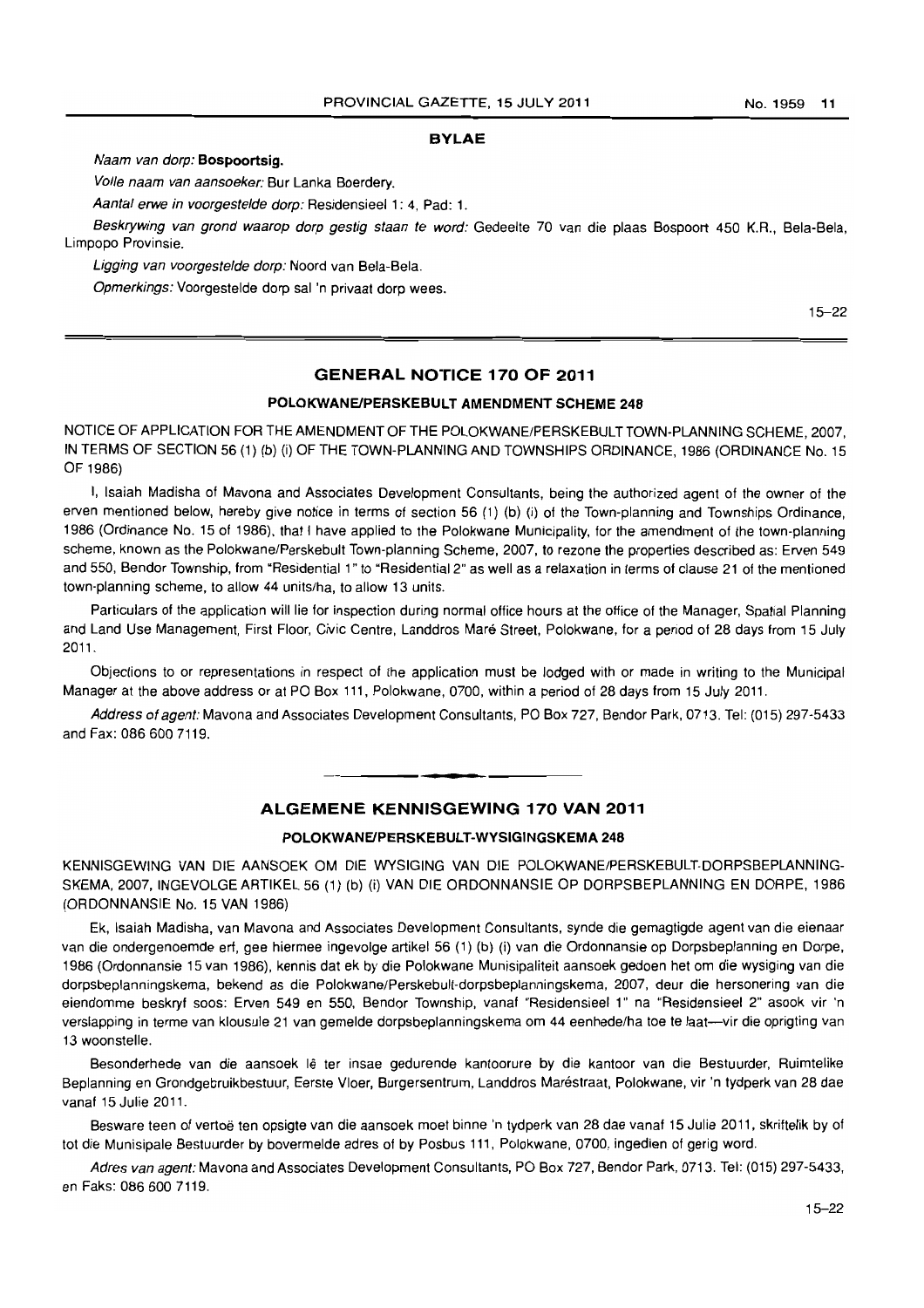#### GENERAL NOTICE 171 OF 2011

# MESSINA AMENDMENT SCHEME 187

NOTICE OF APPLICATION FOR THE AMENDMENT OF THE TOWN-PLANNING SCHEME IN TERMS OF SECTION 56 OF THE TOWN-PLANNING AND TOWNSHIPS ORDINANCE, 1986 (ORDINANCE 15 OF 1986)

I, Pierre Dante Moelich, of the firm Plankonsult Incorporated, being the authorised agent of the owner, hereby give notice in terms of section 56 of the Town-planning and Townships Ordinance, 1986 (Ord. 15 of 1986), that I have applied to the Musina Local Municipality, for the amendment of the town-planning scheme, known as the Messina Town-planning Scheme, 1983. by the rezoning of Erf 1276, Messina Extension 6, from "Residential 1" to "Residential 4".

Particulars of the application will lie for inspection during normal office hours at the office of the Municipal Manager, Civic Centre, Murphy Street, Musina, for a period of 28 days from 15 July 2011.

Objections to or representations in respect of the application must be lodged with or made in writing to the Municipal Manager at the above address or at Private Bag X611. Musina, 0900, within a period of 28 days from 15 July 2011.

Address of agent: Plankonsult Incorporated, PO Box 72729, Lynnwood Ridge, 0040. Tel: (012) 993-5848. Fax: (012) 993-1292. E-mail: a-ms@plankonsult.co.za

Dates of publication: 15 July 2011 and 22 July 2011.

# ALGEMENE KENNISGEWING 171 VAN 2011

. **\_.** 

#### MESSINA-WYSIGINGSKEMA 187

KENNISGEWING VAN AANSOEK OM WYSIGING VAN DORPSBEPLANNINGSKEMA INGEVOLGE ARTIKEL 56 VAN DIE ORDONNANSIE OP DORPSBEPLANNING EN DORPE, 1986 (ORDONNANSIE 15 VAN 1986)

Ek, Pierre Dante Moelich, van die firma Plankonsult Ingelyf. synde die gemagtigde agent van die eienaar, gee hiermee ingevolge artikel 56 van die Ordonnansie op Dorpsbeplanning en Dorpe, 1986 (Ord. 15 van 1986), kennis dat ek by die Musina Plaaslike Munisipaliteit aansoek gedoen het om die wysiging van die dorpsbeplanningskema, bekend as Messina-dorpsbeplanningskema, 1983, deur die hersonering van Erf 1276, Messina Uitbreiding 6, vanaf "Residensieel 1" na "Residensieel 4".

Besonderhede van die aansoek lê ter insae gedurende gewone kantoorure by die kantoor van die Munisipale Bestuurder, Burgersentrum, Murphystraat, Musina, vir 'n tydperk van 28 dae vanaf 15 Julie 2011.

Besware teen of vertoë ten opsigte van die aansoek moet binne 'n tydperk van 28 dae vanaf 15 Julie 2011, skriftelik by of tot die Munisipate Bestuurder by bovermelde adres of by Privaatsak X611, Musina, 0090, ingedien of gerig word.

Adres van agent: Plankonsult Ingelyf, Posbus 72729, Lynnwoodrif, 0040. Tel: (012) 993-5848. Faks: (012) 993-1292. E-pos: a-mw@plankonsult.co.za

Datums van publikasie: 15 Julie 2011 en 22 Julie 2011.

15-22

#### GENERAL NOTICE 172 OF 2011

#### REMOVAL OF RESTRICTIONS ACT, 1967 (ACT 84 OF 1967)

# THE REMOVAL OF THE CONDITIONS OF TITLE OF PART OF PORTION 9 (PORTION OF PORTION 2) OF THE FARM ROODEPOORT 744 LS, LIMPOPO PROVINCE

It is hereby notified that application has been made in terms of section 3 (1) of the Removal of Restrictions Act, 1967, by the firm Fulwana Planning Consultants, for the removal of the conditions of title on part of Portion 9 (portion of Portion 2) of the farm Roodepoort 744 LS, limpopo Province (Conditions 2 and 3) to be partially utilised for overnight accommodation with subservient uses subject to conditions listed on Annexure 100.

The application and the relevant documents are open for inspection at the offices of the Director-General: Limpopo Province, Local Government and Housing, Landdros Mare Street, Polokwane, for 28 days from the 15th of July 2011.

Objection to the application must be lodged with or made in writing to the Director-General: Department of Local Government and Housing, limpopo Province, at the above address or at Private Bag X9485, Polokwane, 0700, for a period of 28 days from the 15th 01 July 2011.

Address of authorised agent: Fulwana Planning Consultants, P.O. Box 55980, Polokwane, 0700. Tel: (015) 297-6060. Fax: 086 663 5119/(015) 297-4040.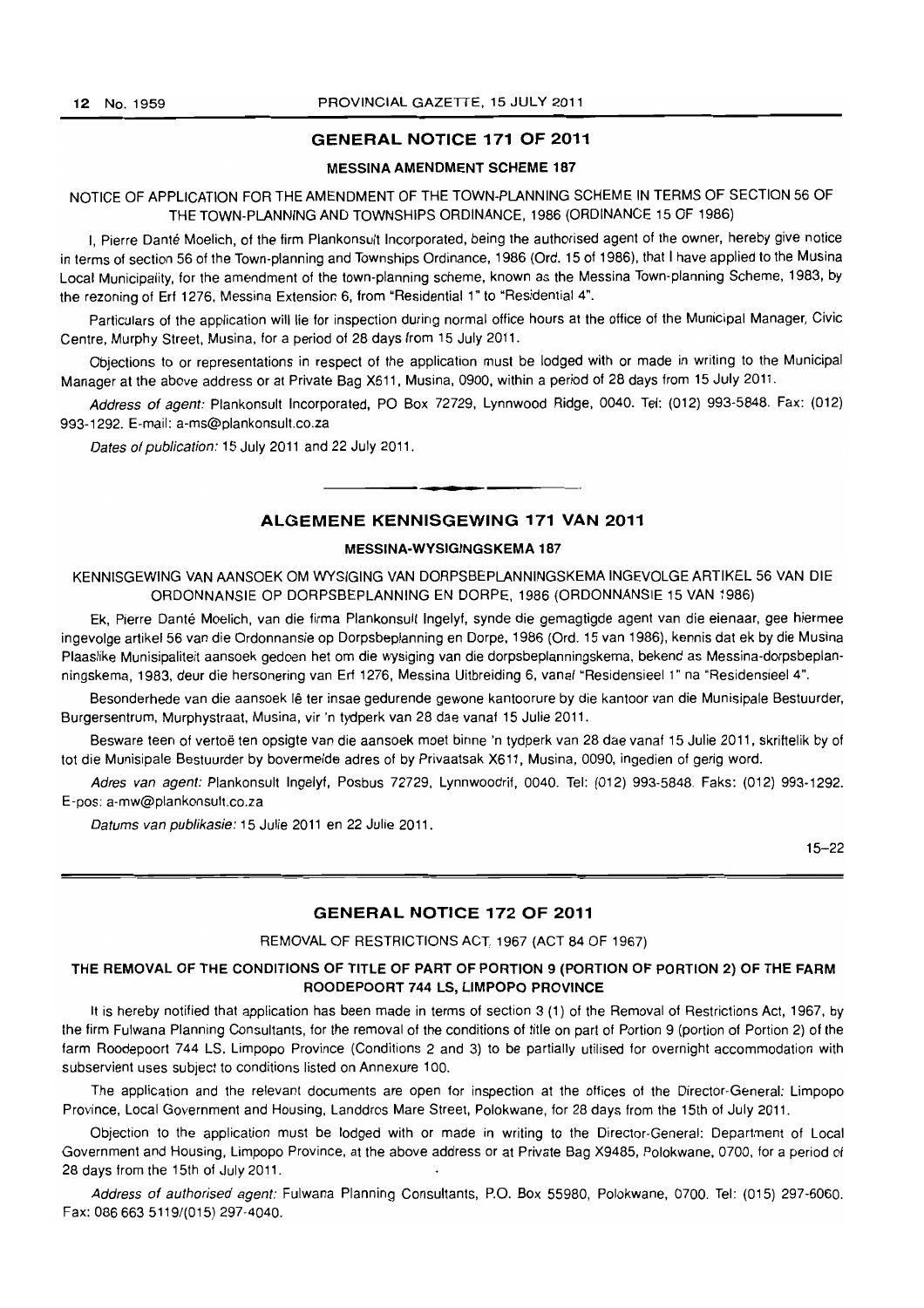# ALGEMENE KENNISGEWING 172 VAN 2011

WET OP OPHEFFING VAN BEPERKINGS, 1967 (WET 84 VAN 1967)

#### DIE OPHEFFING VAN DIE TITELVOORWAARDES VAN GEDEELTE 9 [GEDEELTE VAN GEDEELTE 2] VAN DIE PLAAS ROODEPOORT 744 LS, LIMPOPO PROVINCE

Hiermee word bekend gemaak dat ingevolge die bepalings van artikel3 (1) van die Wet op Opheffing van Beperkings, 1967, aansoek gedoen is deur die firma Fulwana Planning Consultants, vir die opheffing van die titelvoorwaardes van Gedeelte 9 [gedeelte van Gedeelte 2] van die plaas Roodepoort 744 LS, Limpopo Province, ten einde dit moontlik Ie maak om die erwe vir oornag akkommodasie met voorwaardes soos verval in Bylae 100, Ie gebruik.

Die aansoek en die betrokke dokumente lê ter insae in die kantoor van die Direkteur-Generaal: Limpopo Provinsie, Plaaslike Regering en Behuising, Landros Marestraat. Polokwane. en die ondergetekende nie later nie as 28 dae na die 15 Julie 2011.

Besware teen die aansoek kan skriftelik by die Direkteur-Generaal: Limpopo Provinsie. Plaaslike Regering en Behuising. by bovermelde adres of Privaatsak X9485. Polokwane, 0700, ingedien en moet die kanloor nie later as 28 dae na die 15 Julie 2011.

Adres van gemagtigde agent: Fulwana Planning Consultants, Posbus 55980. Polokwane, 0700. Tel: (015) 297-6060. Fax: 086 663 5119/(015) 297·4040.

15-22

# GENERAL NOTICE 174 OF 2011

#### NOTICE OF APPLICATION IN TERMS OF THE REGULATIONS FOR THE ADMINISTRATION AND CONTROL OF TOWNSHIPS IN BLACK AREAS, 1962 (PROCLAMATION R293 OF 1962)

We, Masungulo Town and Regional Planners, being an authorized agent of the owner of the ert mentioned below, hereby give notice in terms of the Regulations for the Administration and Control of Townships in Black Areas, 1962 (Proclamation R293 of 1962), that we have applied to the Department of Local Government and Housing, Limpopo, lor the rezoning of Erf 716, Mahwelereng Unit B, located at Rufus Sakamela Street, from "Residential 1" to "Residential 3" with relaxation to 65 dwelling units per hectare in order to build 6 units.

The relevant plans, documents and information are available tor inspection at Office No's 28 and or 36, Planning and Land Use Management, Ground Floor, Local Government and Housing, Limpopo, 15 Rabe Street. Polokwane, 0699, for a period of 28 days from 15 July 2011 (the date of the first publication of the notice).

Objections to or representations in respect of the application must be lodged with or made in writing to the Planning and Land Use Section, Department of Local Government and Housing, at the above address or at Private Bag X9485, Polokwane, 0700, within a period of 28 days from 15 July 2011.

Address of agent: Masungulo Town & Regional Planners, Bosveld Building, 85 Thabo Mbeki Drive, Mokopane, 0600. Tel: (015) 491·4521. Fax: (015)491-2221.

# ALGEMENE KENNISGEWING 174 VAN 2011

**• •** 

KENNISGEWING VAN AANSOEK INGEVOLGE DIE REGULASIES VIR DIE ADMINISTRASIE EN BEHEER VAN DORPE IN SWARTGEBIEDE, 1962 (PROKLAMASIE 293 VAN 1962)

Ons, Masungulo Stadsbeplanners, synde die gemagtigde agente van die eienaar van die ondergenoemde ert, gee hiermee ingevolge die Regulasies vir die Administrasie en Beheer van Dorpe in Swart Gebiede, 1962 (Proklamasie 293 van 1962). kennis dat ons by die Departement van Plaaslike Regering en Behuising, Limpopo, aansoek gedoen het deur die hersonering van Erf 716, Mahwelereng Eenheid B, vanaf "Residensieel 1" na "Residensieel 3" vir 65 woonstelle per hektaar met die posit om 6 woonstelle te stig.

Besonderhede van die aansoek lê ter insae gedurende kantoorure by Kantoor Nommers 28 en/of 36, Beplanning en Grondgebruiksbestuur, Grondvloer, Plaaslike Regering en Behuising, Limpopo. Rabestraat 15, Polokwane, 0699, vir 'n tydperk van 28 dae vanaf 15 Julie 2011 (datum van die eerste publikasie).

Besware teen of vertoë ten opsigte van die aansoek moet binne 'n tydperk van 28 dae vanaf 15 Julie 2011, skriftelik by die Afdeling vir Seplanning en Grondgebruiksbestuur, Departement van Plaaslike Regering en Behuising. ingedien word, of by Privaatsak X9485, Polokwane, 0700, ingedien of gerig word.

Adres van agent: Masungulo Stads- en Streekbeplanners, Eerste Vloer, Bosveldgebou, Thabo Mbekistraat 85, Mokopane, 0600. Tel: (015) 491-4521. Faks: (015) 491-2221.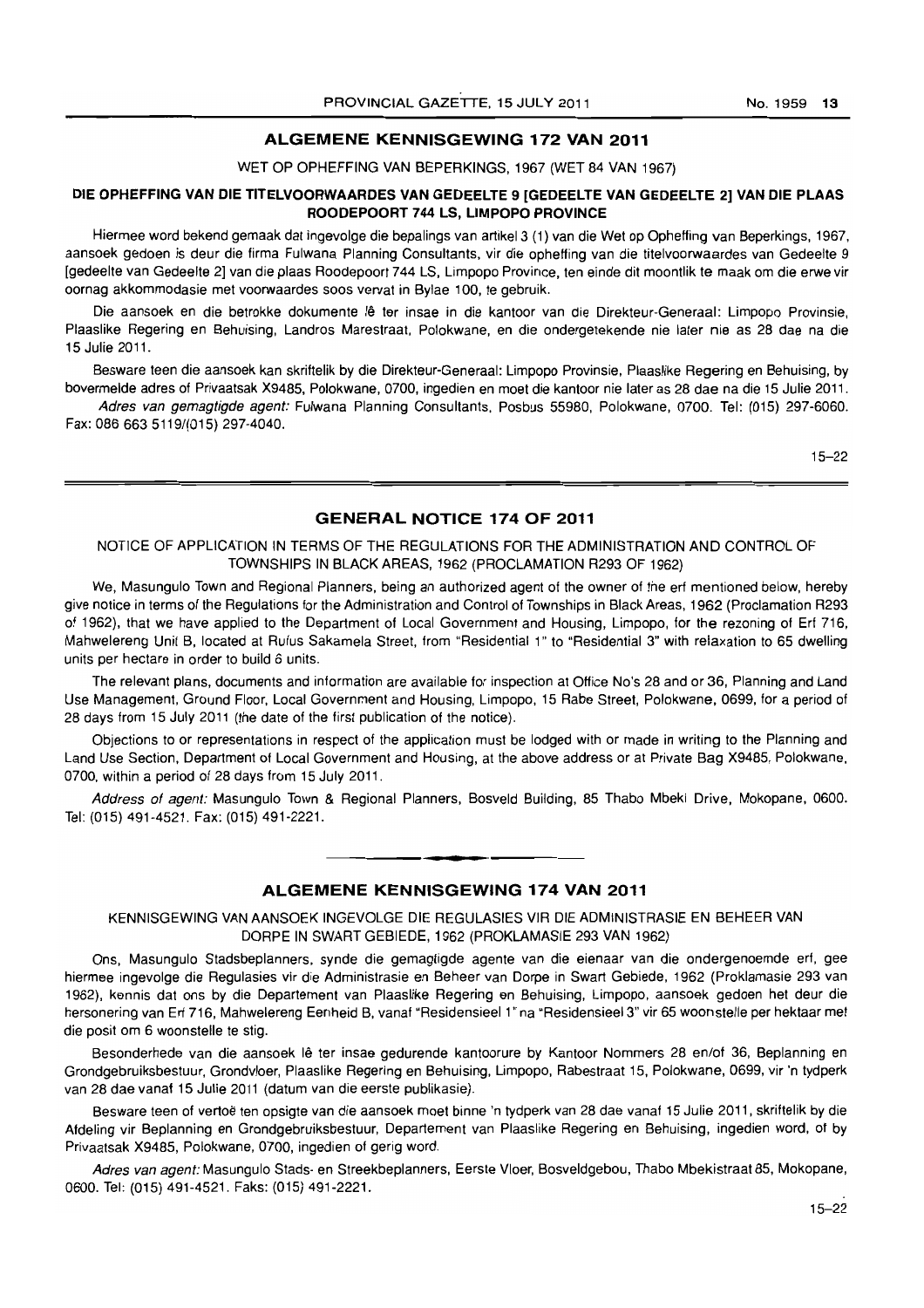# GENERAL NOTICE 168 OF 2011

# NOTICE OF INTENTION TO ESTABLISH A TOWNSHIP

Proposed Town: Polokwane X 83 situated on the Portion 162 (a Portion of Portion 80); a Portion of the Remaining extent of Portion 45 and the Remaining extent of Portion 74, all of the farm Doornkraal 680 registration Divison L.S. - Limpopo Province in the jurisdiction area of the Polokwane Municipality.

The Polokwane Municipality hereby give notice in terms of Sections 69(6) (a) and 96 of the Town Planning and Townships Ordinance (Ordinance 15 of 1986) that an application to establish the township, Polokwane X 121 (on behalf of Local Government and Housing), referred to in the annexure hereto has being received by it.

Particulars of the application will lie for inspection during normal office hours at the offices of the Manager Planning: (Spatial Planning and Land use Management) Directorate Planning and Development (Spatial planning and Land Use Management), First Floor, West Wing Civic Centre, Landdros Mare street, Polokwane for a period of 28 days from 15 July 2011 .

Objections and or representations in respect to the application must be lodged with or made in writing and in duplicate to the underneath address or to the offices of the Manager Planning: (Spatial Planning and Land use Management) Directorate Planning and Development (Spatial planning and Land Use Management),

First Floor, West Wing Civic Centre, Landdros Mare street, or Box 111, Polokwane, 0700, within a period of 28 days from 15 July 2011.

# ANNEXURE

- - Name of Township: Polokwane X 121 Planning Concept Town & Regional Planners - on behalf of the Department of Local Government and Housing
- Number of erven in the proposed township:

| "Residential 1"                    | 475 erven |
|------------------------------------|-----------|
| "Residential 3" (64 units per ha): | 3 erven:  |
| "Educational" crèche               | 1 erf:    |
| "Business 3"                       | 1 erf:    |
| "Municipal"                        | 3 erven;  |
| "RSA" Police station               | 1 erf     |
| "Public Open Spaces"               | 2 erven   |
| "Public Roads":                    |           |

- Description of land on which township is to be established: Portion 162 (a portion of portion 80); the Remaining extent of Portion 45 ( a portion of portion 20); Remaining extent of Portion 74, the farm Doornkraal 680 registration L.S. -Limpopo Province
- Situation of proposed township: The development area is situated between Nelson Mandela Drive and the old Seshego Road (Polokwane Drive) adjacent to Mahlasedi Park on the corner of Maropeng Drive and nelson Mandela Drive

F.L. LAMOLA MUNICIPAL MANAGER CIVIC CENTRE, POLOKWANE, 0700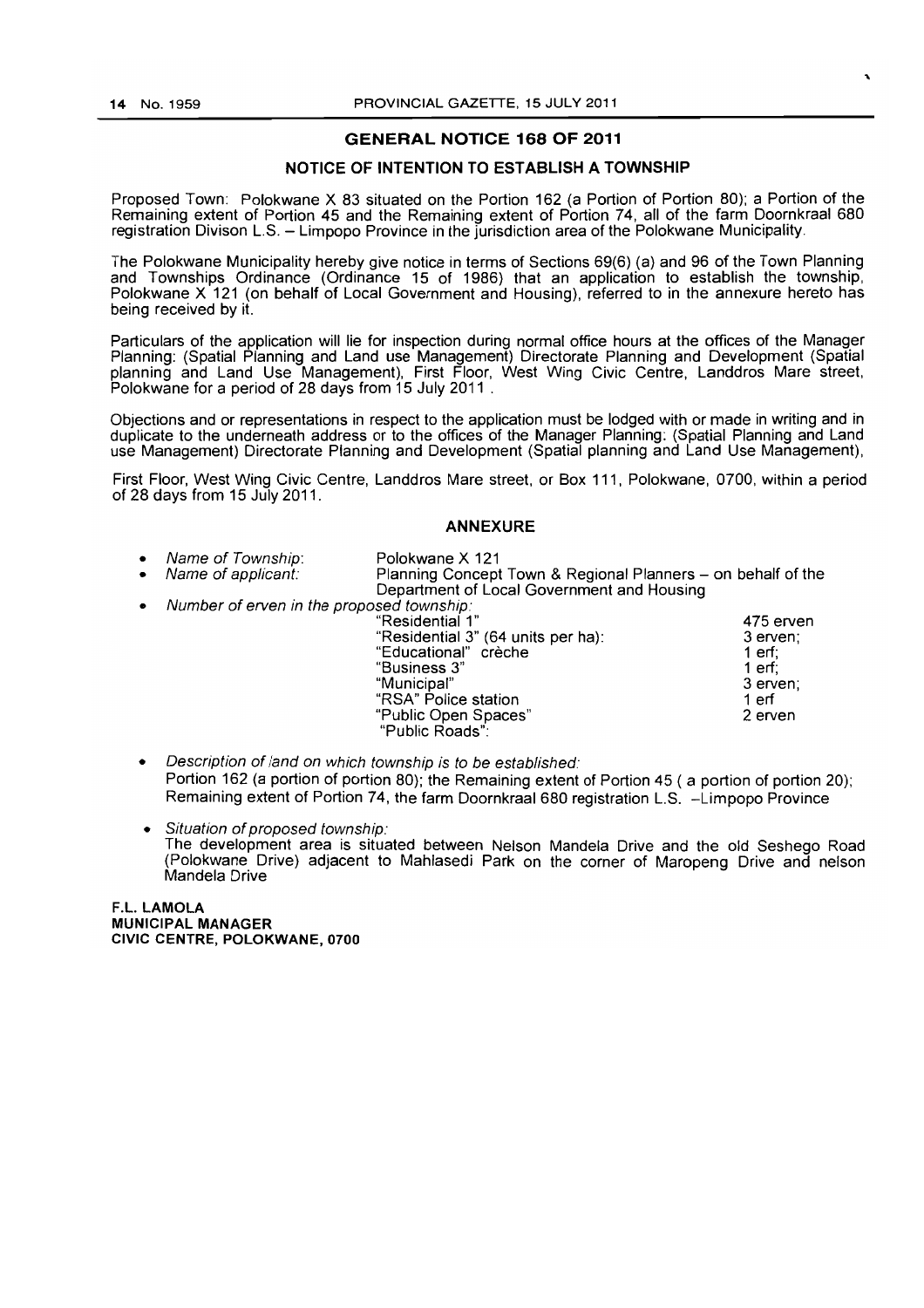## **ALGEMENE KENNISGEWING 168 VAN 2011**

# **KENNISGEWING VAN VOORNEME OM DORP TE STIG**

Voorgestelde Dorp: Polokwane X 121 geleë op die Gedeelte 162 ('n gedeelte van gedeelte 80); 'n Gedeelte van die Resterende Gedeelte van Gedeelte 45 en die Resterende Gedeelte van Gedeelte 74 van die plaas Doornkraal680 LS - Limpopo Provinsie in die regsgebied van Polokwane Munisipaliteit

Die Polokwane Munisipaliteit, gee hiermee ingevolge Artikel 69(6)(a) en 96 van die Ordonnansie op Dorpsbeplanning en Dorpe (Ordonnansie 15 van 1986) kennis dat 'n aansoek om dorpstigting om Polokwane X 121 (namens Departement van Plaaslike Regering en Behuising) in die bylae hierby genome, te stig deur hom ontvang is.

Besonderhede van die aansoek lê ter insae gedurende gewone kantoor ure by die kantoor van die Bestuurder: Beplanning (Ruimtelike Beplanning en Grondgebruike), direktoraat Beplanning en ontwikkeling (Ruimtelike Beplanning en grond beheer) eerste vloer Wesvleul, Burgersentrum, Landdros Marestraat, Polokwane vir 'n tydperk van 28 dae vanaf 15 Julie 2011 .

Besware teen of vertoë ten opsigte van die aansoek moet binne 28 dae van 15 Julie 2011 skriftelik by of tot die Bestuurder: Beplanning (Ruimtelike Beplanning en Grondgebruike), Direktoraat Beplanning en ontwikkeling (Ruimtelike Beplanning en grond beheer) by onderstaande adres of by Posbus 111, Polokwane, 0700 ingedien of gerig word,

**BYLAE** 

| ٠ | Naam van die dorp:<br>Aantal erwe in voorgestelde dorp: | Polokwane X 121<br>Volle naam van aansoeker: Planning Concept Stads en Streekbeplanners namens die<br>Departement van Plaaslike Regering en Behuising                                             |                                                                     |
|---|---------------------------------------------------------|---------------------------------------------------------------------------------------------------------------------------------------------------------------------------------------------------|---------------------------------------------------------------------|
| ٠ |                                                         | "Residensieel 1"<br>"Residensieel 3" (64 eenhede per ha):<br>"Opvoedkundig" - kleuterskool<br>"Besigheid 3"<br>"RSA" Polisie stasie<br>"Munisipaal"<br>"Openbare oopruimtes"<br>"Openbare Paaie": | 473 erwe;<br>3 erwe:<br>1 erf<br>1 erf<br>1 erf<br>3 erwe<br>2 erwe |

- Eiendom beskrywing van grond waarop dorp gestig staan fe word: Gedeelte 162 ('n gedeelte van gedeelte 80); Resterende Gedeelte van Gedeelte 45 (n gedeelte van Gedeelte 20) en die Resterende Gedeelte van Gedeelte 74 van die plaas Doornkraal 680 LS
- Ligging van voorgestelde dorp: Die eiendom is gelee aangrensend aan Mahlesedi park, tussen Polokwane Rylaan en Nelson Mandela Rylaan, op die hoek van Maropeng Rylaan en Nelson Madela Rylaan

#### F.L **LAMOLA MUNISIPALE BESTUURDER BURGERSENTRUM, POLOKWANE, 0700**

15-22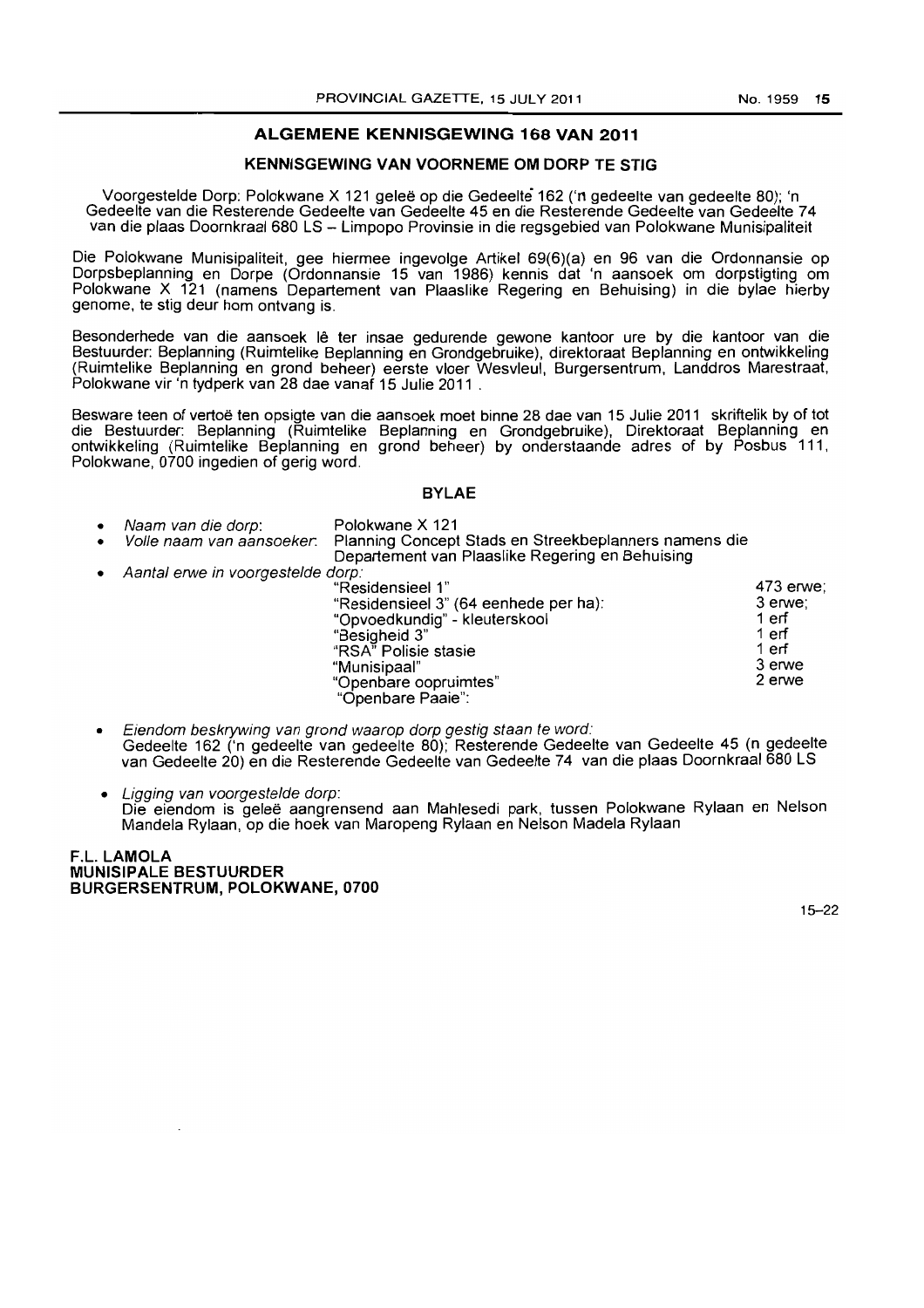# GENERAL NOTICE 173 OF 2011

# STEELPOORT ESTATE

### NOTICE OF PROPOSED LAND DEVELOPMENT APPLICATION LIMPOPO DEVELOPMENT TRIBUNAL: REFERENCE LH12f1f4f3/11316(DO)

(Regulation 21(10) of the Development Facilitation Regulations in terms of the Development Facilitation Act. 1995)

I, Peter John Dacomb of PlanPractice Pretoria CC, acting on behalf of the Dolphin Whisper Trading 10 (Pty) Ltd, being the registered owners of the Remaining Extent of the Farm Grootboom 336, Registration Division KT, Limpopo Province, (Greater Tubatse Municipal Jurisdiction) have lodged an application in terms of the Development Facilitation Act, 1995 (the Act) for the establishment of a land development area on said farm portion to be known as Steelpoort Estate. The Remaining Extent of the farm Grootboom 336, Registration Division KT, Limpopo Province is situated to the south-east of the existing Steelpoort Urban Area and straddles the R555 Provincial Road (linking Steelpoort to, inter alia, Middelburg). The subject property fronts on the Steelpoort River along its north-western boundary and extends to higher lying ground further to the south-east. The land development area will consist of the following:

- The total land development area will measure approximately 97.74ha ha in extent and will provide for 831 individual erven and public roads.
- The larger development area will be developed in incremental phases (7 phases in total).
- A total of 774 erven will be set aside for Residential 1 purposes.
- Approximately 14.79ha of land will be set aside for typical grouphousing development (Residential 2) at a density of 50 units per hectare.
- Approximately 5.09ha of land will be set aside for higher density residential development (Residential 3) subject to a density of 90 units per hectare.
- A total of 2 Erven will be set aside for business purposes (including retail) on which approximately 11 600m<sup>2</sup> of floor area may be developed.
- A total of 5 erven to be set aside for Institutional/educational/social halls and private open space purposes, covering approximately 8600m2.
- 1 Erf will be set aside for educational purposes, covering approximately 2.4ha of land, (For the purpose of a Primary School).
- Approximately 10.7 ha of land will be retained as private open space.

The land development application seeks the following relief in terms of the Act:

- (I) The approval of the layout plan of the development area indicating the subdivision of the parent farm portion to provide for the subdivisional configuration of the erven and internal roadways and open spaces as described herein;
- (ii) Approval of the amendment of the Greater Tubatse Local Municipality Land Use Scheme, 2006 so as to allocate appropriate land use rights to each property within the larger development area as described herein;
- (iii) Approval of the division of the parent farm portion so as to divorce the development site from the Remainder; and
- (iv) Approval of the provisions of the draft services agreement to be concluded by the applicant and the Municipality (as the primary service provider) so as to give effect to Section 40 of the Act

The relevant plan(s), document(s) and information are available for inspection at the office of the Designated Officer/Registrar, Limpopo Development Tribunal, 23 Market Street, Cnr of landros Mare and Rabe Street, Hensa Towers Building, Polokwane, 0700 and at the office of the Municipal Manager, Greater Tubatse Local Municipality, 1 Kastania Street, Burgersfort, 1150 and at the office of Planpractice Town Planners, c/o Brooklyn Road and First Street, Menlo Park, Pretoria for a period of 21 days from 15 July 2011.

The application Will be considered at a Tribunal Hearing to be held at Khumula Game Lodge outside Burgersfort on 13 October 2011 at 10:00. The Pre-Hearing Conference will be held at the same venue on 15 September 2011 at 10:00. From Burgersfort take the Burgersfort Road through Burgersfort and at the last robot turn left onto the Steelpoort road (R555). After 4km the gate to Khumula Game Lodge will be on the left.

# GPS Co-ordinates: S 24° 40.345 E 030° 17.003

Any person having an interest in the application should please note:

- 1. You may, within 21 days from date of the first publication of this notice, provide to the Designated Officer/Registrar any written objection or representation; or
- 2. If your comments constitute an objection to any aspect of the land development application, you must appear ;n person or through a representative before the Tribunal on the dates mentioned above.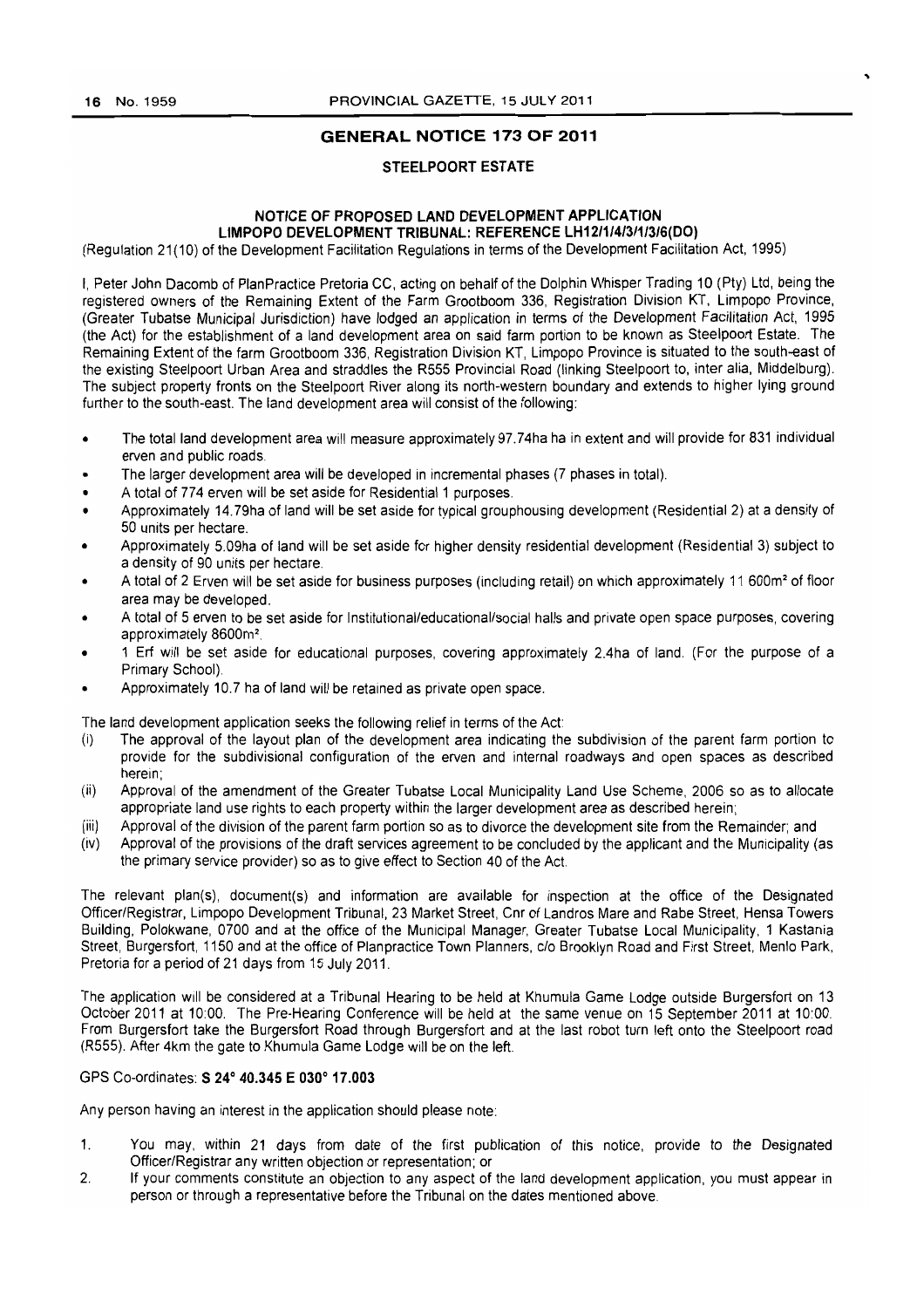Any written objection or representation must be delivered to the Designated Officer/Registrar (Reference T, Netshitomboni, Limpopo Development Tribunal. 23 Market Street. Cnr of Landros Maree and Rabe street, Hensa Towers Building, Polokwane, 0700 and you may contact the Designated Officer/Registrar if you have any queries on Telephone no 015 295 6851 or 072 185 6197 or e-mail at NetshitomboniHT@limdlgh.gov.za.

Details of Applicant: P1anPractice Town Planners PO Sox 35895. Mania Park, 0102 Tel: 0123621741 Fax: 012 362 0983 Emait peter@pradic€group.coza Ret 600/521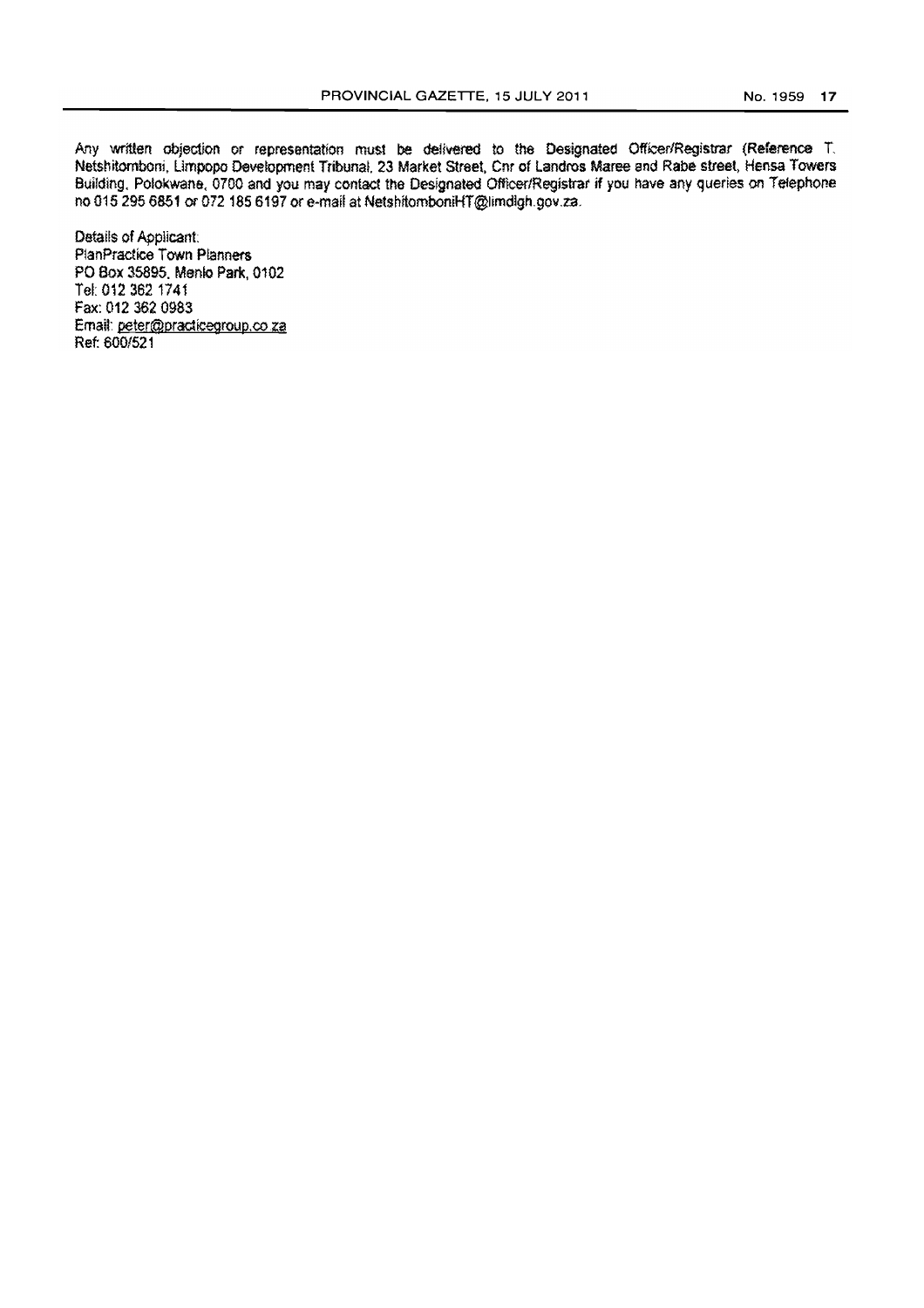# **ALGEMENE KENNISGEWING** 173 **VAN 2011**

#### STEELPOORT ESTATE KENNISGEWING: VOORGESTELDE GRONDONTWIKKELINGSGEBIED LIMPOPO ONTWIKKELINGSTRIBUNAAL: VERWYSING LH12/1/4/3/1/3/6(DO)

(Regulasie 21(10) van die Ontwikkeling Fasiliteringsregulasies ingevolge die Wet op Ontwikkelingsfasilitering, 1995)

Ek, Peter John Dacomb van Planpraktyk Pretoria BK, tree op namens Dolphin Whisper Trading 10 (Edms) Bpk, synde die geregistreerde eienaar van die Resterende Gedeelte van die Plaas Grootboom 336, Registrasie Afdeling KT, Limpopo Provinsie en het 'n aansoek ingevolge die Wet op Ontwikkelingsfasilitering, 1995 (die Wet) ingedien vir die vestiging van 'n Grondontwikkelingsgebied op die bogenoemde plaasgedeelte wat bekend sal staan as Steelpoort Estate. Die Resterende Gedeelte van die Plaas Grootboom 336 KT is geleë suid-oos van die Steelpoort stedelike gebied en begrens die R555 Provinsiale pad wat Steelpoort met, onder andere Middelburg verbind. Die plaasgedeelte word deur die Steelpoort Rivier langs sy noord-westelike grens begrens en strek na hoër geleë grond na die suid-ooste. Die Grondontwikkelingsgebied sal uit die volgende bestaan:

- Die ontwikkelingsgebied sal ongeveer 97.7ha in beslag neem en sal voorsiening maak vir die vestiging van 831 individuele erwe en openbare paaie.
- Die groter ontwikkelingsgebied sal in 7 fases ontwikkel word.
- 'n Totaal van 774 erwe sal vir Residensieel 1 doeleindes opsy gesit word.
- Ongeveer 14.79ha grond sal vir Groepsbehuising (Residensieel 2) met 'n digtheid van 50 eenhede per hektaar opsy gesit word.
- Ongeveer 5.09ha grond sal vir hoe digtheid behuising (Residensieel 3) met 'n digtheid van 90 eenhede per hektaar opsy gesit word;
- Twee erwe sal opsy gesit word vir besigheidsdoeleindes (insluited kleinhandel) waarop ongeveer 11 600m<sup>2</sup> vloeroppervlakte ontwikkel kan word.
- 5 erwe sal opsy gesit word vir inrigting/opvoedkundige doeleindes of geseligheidsaal en privaat oopruimte en sal ongeveer 8600m2 opneem;
- 1 erf sal opsy gesit word vir opvoedkundige doeleindes (Iaerskool) en sal ongeveer 2,4ha grond opneem.
- . Ongeveer 10, 7ha grond sal vir privaat oopruimte gebruik word.

Die grondontwikkelingsaansoek versoek die volgende regshulp volgens die Wet:

- Goedkeuring van die uitlegplan wat die onderverdeling van die grater plaasgedeelte aandui asook die groepering van die erwe, interne paaie en oopruimtes in die ontwikkelingsgebied.
- Goedkeuring van die wysiging van die Groter Tubatse Plaaslike Munisipaliteit se Grondgebruikskema van 2006, om die korrekte grondgebruiksregte aan elke eiendom in die ontwikkelingsgebied toe te ken;
- Goedkeuring van die onderverdeling van die groter plaasgedeelte om die ontwikkelingsgebied van die restant van die plaas te skei;
- Goedkeuring van die bepalings van 'n konsep dienste-ooreenkoms wat tussen die applikant en die Munisipaliteit gesluit moet word om sodoende aan die bepalings van Gedeelte 40 van die Wet te voldoen.

Die relevante plan(ne), dokument(e) en inligting lê ter insae by die kantore van die Aangewese Beampte, Limpopo Ontwikkelingstribunaal, 23 Marketstraat, h/v Landdros Mare en Rabestraat, Hensa Towers Gebou, Polokwane, 0700 en by die kantore van die Munisipale Bestuurder Groter Tubatse Plaaslike Munisipalitiet, Kastaniastraat nommer 1, Burgersfort, 1150 en by die kantore van Planpraktyk Stadsbeplanners, h/v Brooklynweg en Eerstestraat, Menlo Park, Pretoria vir 'n tydperk van 21 dae vanaf 15 Julie 2011.

Die aansoek sal oorweeg word by 'n Tribunaalverhoor wat gehou sal word by Khumula Game Lodge op 13 Oktober 2011 om 10hOO en die Voorverhoor salop 15 September 2011 om 10hOO by dieselfde lokaal plaasvind Vanaf Burgersfort neem die Burgersfort pad reguit deur Burgersfort. By die laaste robot draai regs op die Steelpoort Pad (R555) Khumula Game Lodge sal na 4km op die linkerkant wees.

#### GPS Koordinate: S 24° 40.345 E 030° 17.003

Persone wat belang het by die aansoek moet kennis neem dat:

1. U binne 21 dae vanaf die datum van die eerste publikasie van hierdie kennisgewing u beswaar en/of vertoë skriftelik by die Aangewese Beampte kan indien.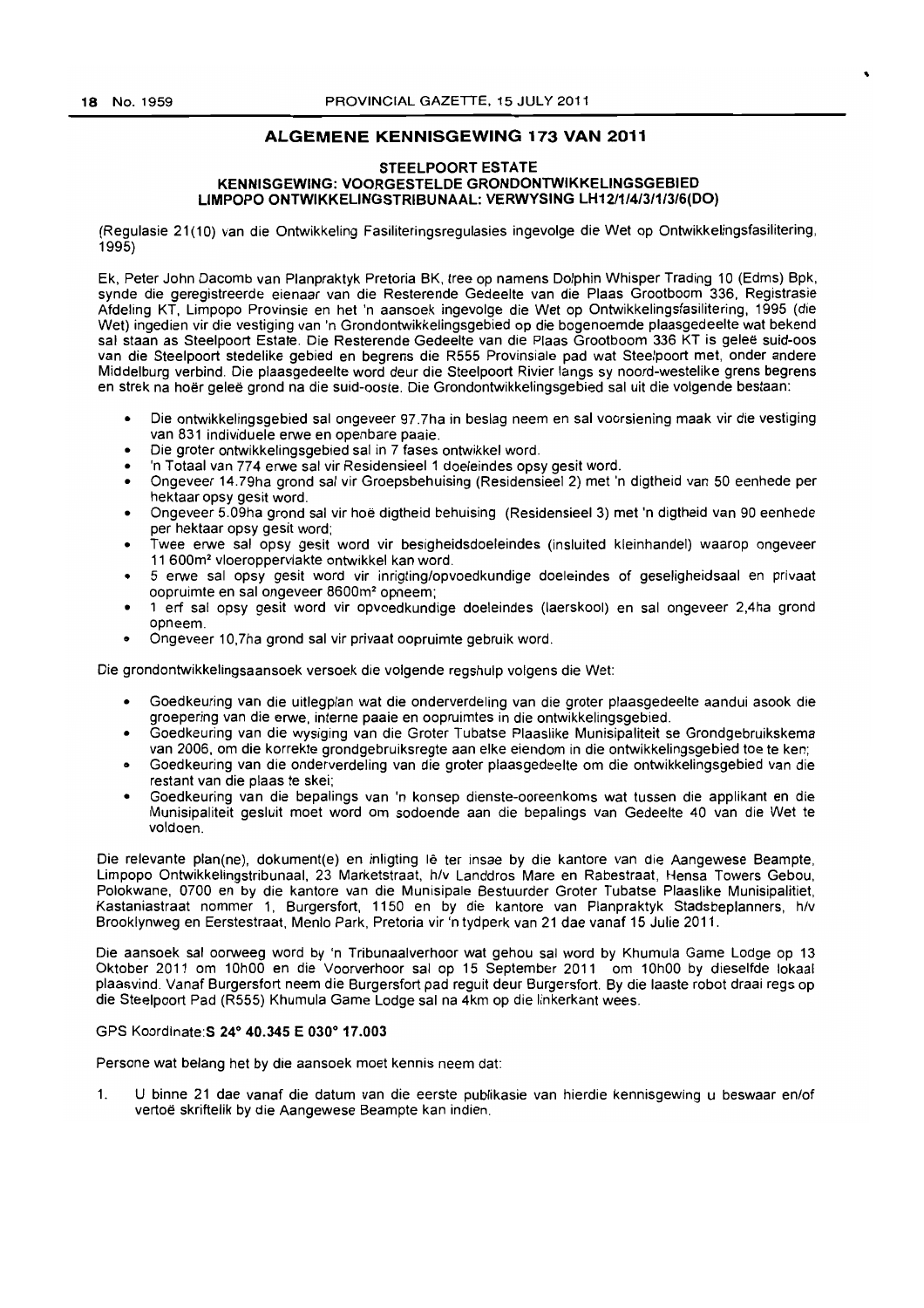2. Indien u kommentaar 'n beswaar teen die aansoek vir die vestiging van die ontwikkelingsgebied is, moet u of u verteenwoordiger op genoemde datums voor die Tribunaal verskyn.

Enige skriftelike besware of vertoe moet aan die Aangewese Beampte Mr. T. Netshitomboni, Limpopo Ontwikkelingstribunaal, 23 Marketstraat, h/v Landros Maree en Rabestraat, Hensa Towers Gebou, Polokwane, 0700 gerig word. Die Aangewese Beampte kan ook gekontak word by Telefoon nommer 015 295 6851 of 072 1856197 of per e-pos by NetshitomboniHT@limdlgh,gov,za indien u enige navrae het.

Besonderhede van Applikant: Planpraktyk H/v Brooklynweg en Eerstestraat Menlo Park Tel:012-3621741 Faks: 012-3620983 Epos: peter@planpractice.co.za Ons Verw: 600/521

15-22